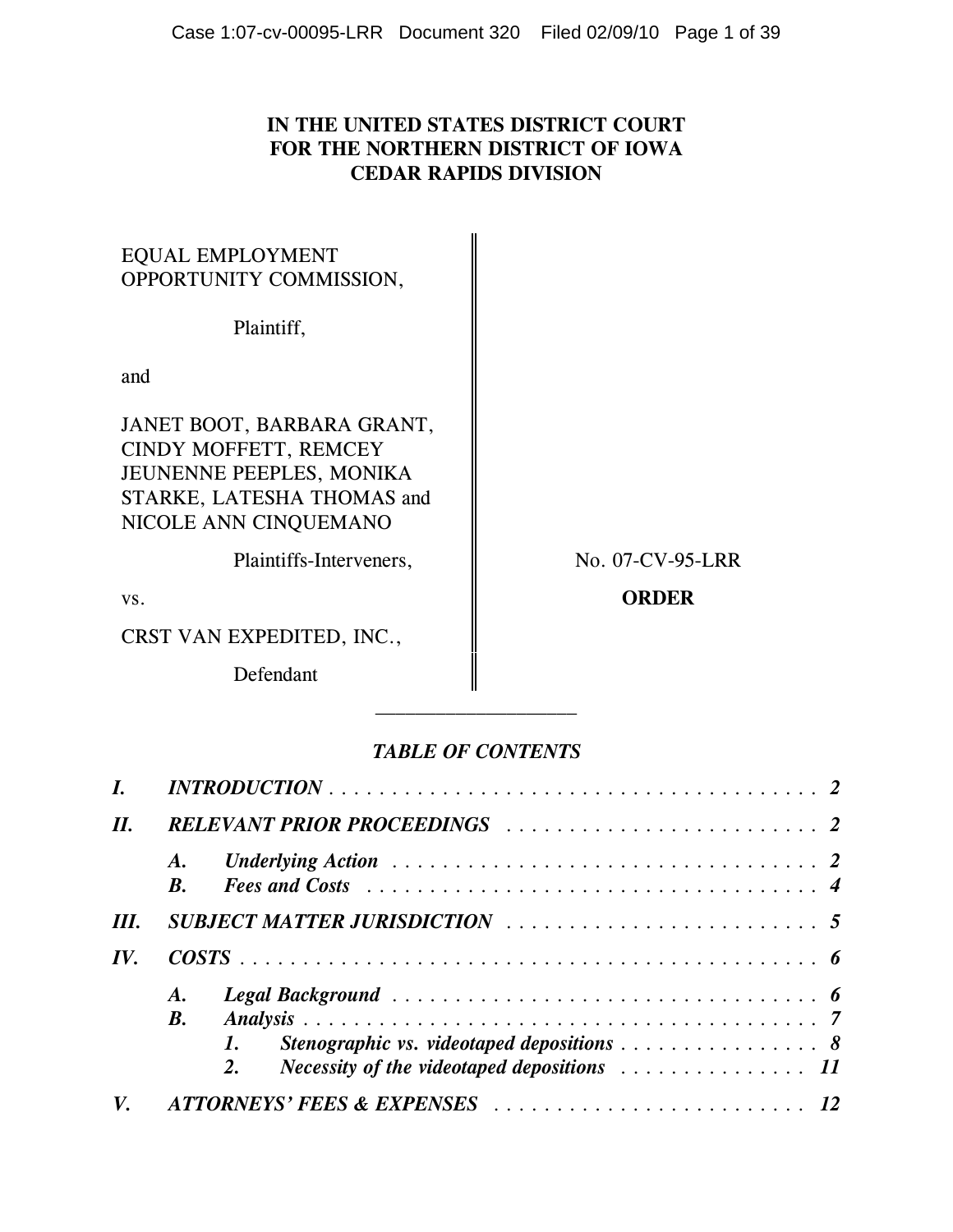|     | A.        |                   |                                                                                                                | <i>12</i> |
|-----|-----------|-------------------|----------------------------------------------------------------------------------------------------------------|-----------|
|     |           | 1.                | Legal background: fees in Title VII cases                                                                      | <b>12</b> |
|     |           | $\overline{2}$ .  |                                                                                                                |           |
|     |           | 3.                | <b>Legal background: amount of attorneys' fee award</b>                                                        | 16        |
|     |           | 4.                |                                                                                                                | 19        |
|     |           |                   | <b>Reasonable hourly rate</b><br>$\mathfrak{a}.$                                                               | 19        |
|     |           |                   | $\bm{h}$ .<br>Reasonable hours spent                                                                           | 24        |
|     |           |                   | Lodestar amounts<br>$\mathcal{C}$ .                                                                            | 26        |
|     |           | 5.                | <b>Summary</b>                                                                                                 | 29        |
|     | <b>B.</b> |                   |                                                                                                                |           |
|     |           | 1.                |                                                                                                                |           |
|     |           | 2.                | Messenger and overnight express                                                                                | <b>31</b> |
|     |           | 3.                |                                                                                                                | <b>31</b> |
|     |           | 4.                |                                                                                                                |           |
|     |           | 5.                | Mock jury fees $\ldots \ldots \ldots \ldots \ldots \ldots \ldots \ldots \ldots \ldots$                         | 33        |
|     |           | 6.                |                                                                                                                | 34        |
|     |           | 7.                |                                                                                                                | 35        |
|     |           | 8.                |                                                                                                                | 35        |
|     |           | 9.                | Demonstratives exhibits for trial contained and successive containing the monotonical contains a period of the | 35        |
|     |           | 10.               | Videotaped depositions                                                                                         | 36        |
|     |           | 11.               |                                                                                                                | 37        |
|     |           | 12.               |                                                                                                                | 37        |
|     |           | 13.               | Fees for preparation of fee application                                                                        | 38        |
|     |           | 14.               | <b>Summary</b>                                                                                                 | 38        |
| VI. |           | <b>CONCLUSION</b> |                                                                                                                | 38        |

# *I. INTRODUCTION*

The matters before the court are the "Motion for Attorneys' Fees and Costs Pursuant to 42 U.S.C. § 2000e-5(k)" ("Fees Motion") (docket no. 282) and the "Motion for Review of the Clerk's Taxation of Costs" ("Costs Motion") (docket no. 306) filed by Defendant CRST Van Expedited, Inc. ("CRST").

# *II. RELEVANT PRIOR PROCEEDINGS*

# *A. Underlying Action*

The Equal Employment Opportunity Commission ("EEOC") brought this case in its own name pursuant to Section 706, 42 U.S.C. § 2000e-5, of Title VII of the Civil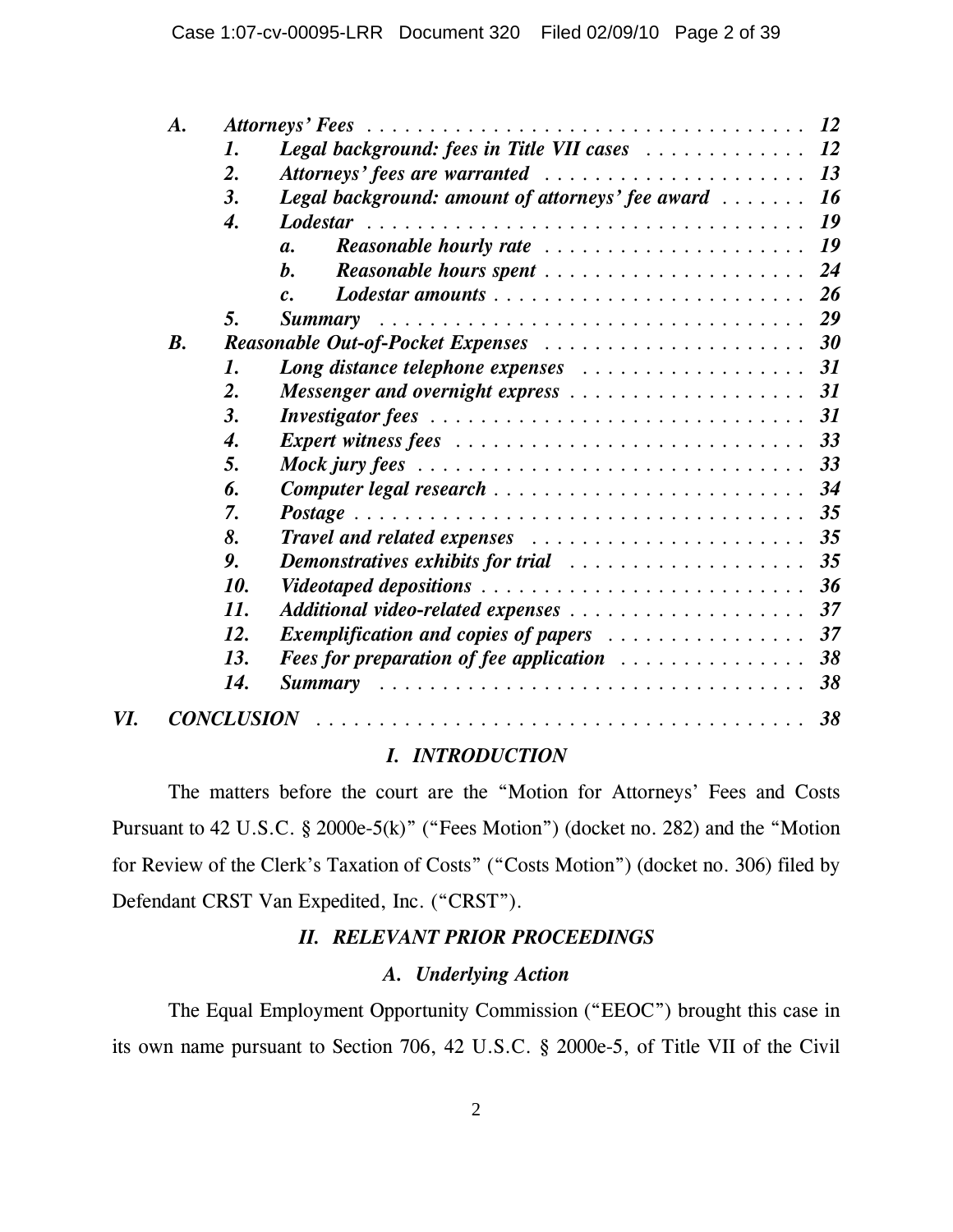Rights Act of 1964, 42 U.S.C. § 2000e *et seq*. ("Title VII"). The EEOC filed suit on behalf of approximately 270 allegedly aggrieved women that it contended CRST subjected to sex discrimination in violation of Title VII. Ultimately, the EEOC made approximately 150 of the 270 allegedly aggrieved women available for deposition. Because the EEOC did not make the remaining women available to CRST for deposition, the court held that the EEOC could not seek relief for them.

In its complaint, the EEOC pled a violation of § 706. The EEOC did not plead a violation of § 707—the traditional vehicle used to assert a "pattern or practice" claim. As this case progressed, however, it became clear that the EEOC was asserting a "pattern or practice claim" against CRST. On April 30, 2009, the court entered an Order ("Pattern or Practice Order") (docket no. 197) in which it assumed that either: "(1) § 706 permit [ted] the EEOC to pursue a pattern or practice claim  $\ldots$  or (2) the EEOC ha[d] constructively amended its complaint to assert a § 707 claim against CRST in this lawsuit in addition to its § 706 claim." Pattern or Practice Order at 26. With this assumption in mind, the court dismissed the EEOC's purported pattern or practice claim against CRST. *See* Pattern or Practice Order at 67 ("To the extent that the EEOC asserts a 'pattern or practice claim' in this litigation against CRST, such claim is DISMISSED WITH PREJUDICE.").

In rulings on a series of summary judgment motions, the court considered the merits of most of the approximately 150 allegedly aggrieved persons' allegations. Ultimately, the court held that CRST could not be held liable for the allegations of the majority of these women and barred the EEOC from seeking relief on their behalf at trial. *See* Orders at docket nos. 197, 223, 225, 251, 256 and 258. The court's disposition of these summary judgment motions left 67 allegedly aggrieved persons remaining in the EEOC's action.

On August 13, 2009, the court entered an Order ("Order on Motion to Show Cause") (docket no. 263) in which it dismissed the EEOC's Complaint because "the EEOC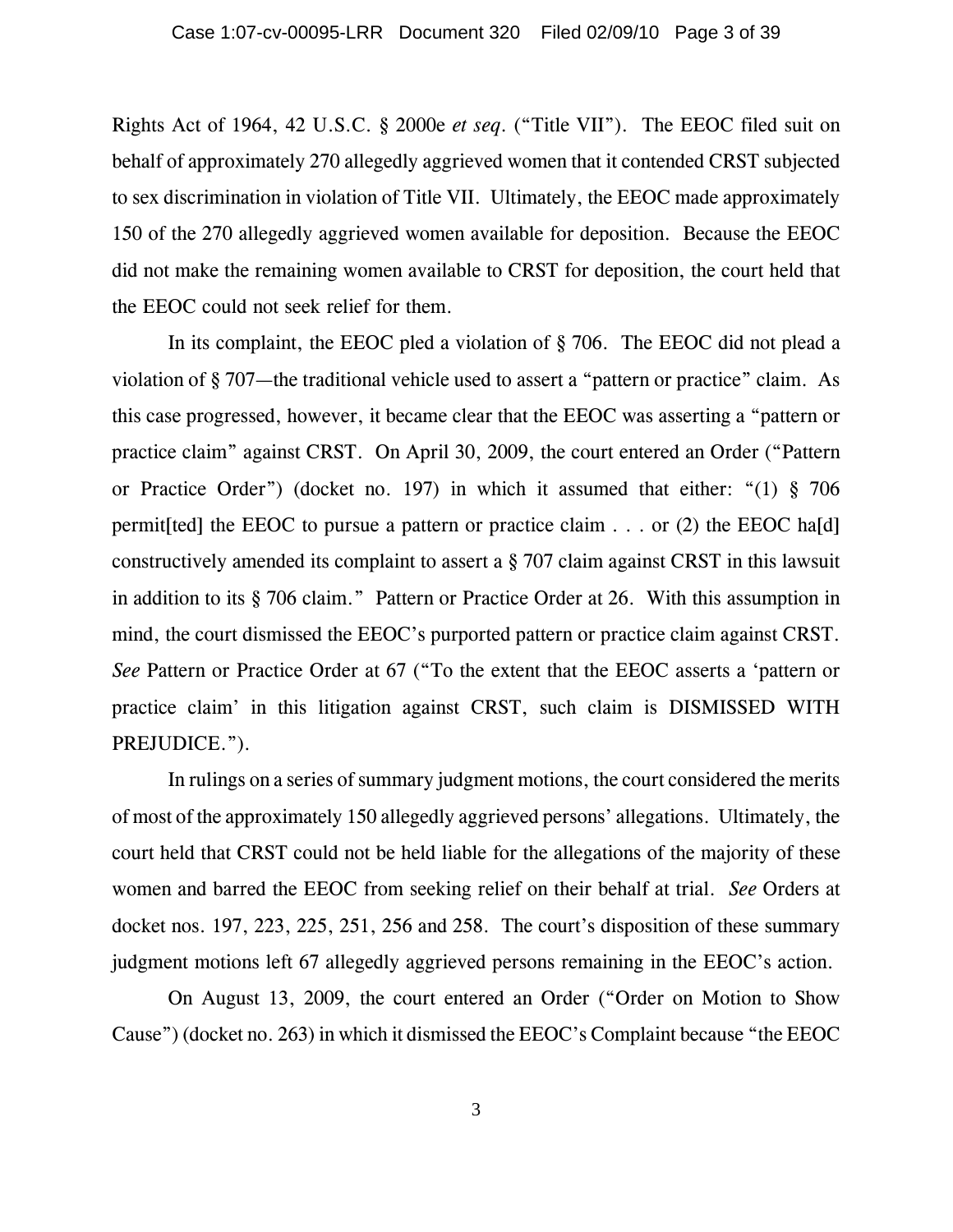wholly abandoned its statutory duties as to the remaining 67 allegedly aggrieved persons in this case." Order on Motion to Show Cause at 31. Specifically, the court found that "the EEOC did not conduct *any* investigation of the specific allegations of the allegedly aggrieved persons for whom it seeks relief at trial before filing the Complaint—let alone issue a reasonable cause determination as to those allegations or conciliate them." *Id.* (emphasis in original). The court concluded that "[t]he EEOC's failure to investigate the claims of the 67 allegedly aggrieved persons deprived CRST of a meaningful opportunity to engage in conciliation and foreclosed any possibility that the parties might settle all or some of this dispute without the expense of a federal lawsuit." *Id.* at 36. Consequently, the court barred the EEOC from seeking relief on behalf of the 67 allegedly aggrieved persons. In the Order, the court noted that CRST was a "prevailing party" and stated that "CRST may file an application for attorneys' fees from the EEOC[.]" *Id.* at 40. On October 1, 2009, the Clerk of Court entered Judgment (docket no. 279) in favor of CRST.

## *B. Fees and Costs*

On October 16, 2009, CRST filed a Bill of Costs (docket no. 280). In its Bill of Costs, CRST sought \$355,142.22 in costs incurred in this lawsuit. This amount included fees of the Clerk of Court, court reporter fees, witness fees and exemplification and copy fees. On October 30, 2009, CRST filed the Fees Motion. In the Fees Motion, CRST requested \$7,633,397.77 in attorneys' fees and \$569,564.64 in expenses that are not recoverable as "costs" under 28 U.S.C. § 1920.

On November 4, 2009, the EEOC filed a "Resistance to Defendant CRST's Bill of Costs" ("Bill of Costs Resistance") (docket no. 286). $1$  On November 13, 2009, CRST filed a "Reply to EEOC's Resistance to Defendant CRST's Bill of Costs" ("Bill of Costs

<sup>&</sup>lt;sup>1</sup> The EEOC originally filed a Resistance to CRST's Bill of Costs on November 2, 2009 (docket no. 285). However, at the request of CRST's counsel, the EEOC filed an amended version to make a minor clarification.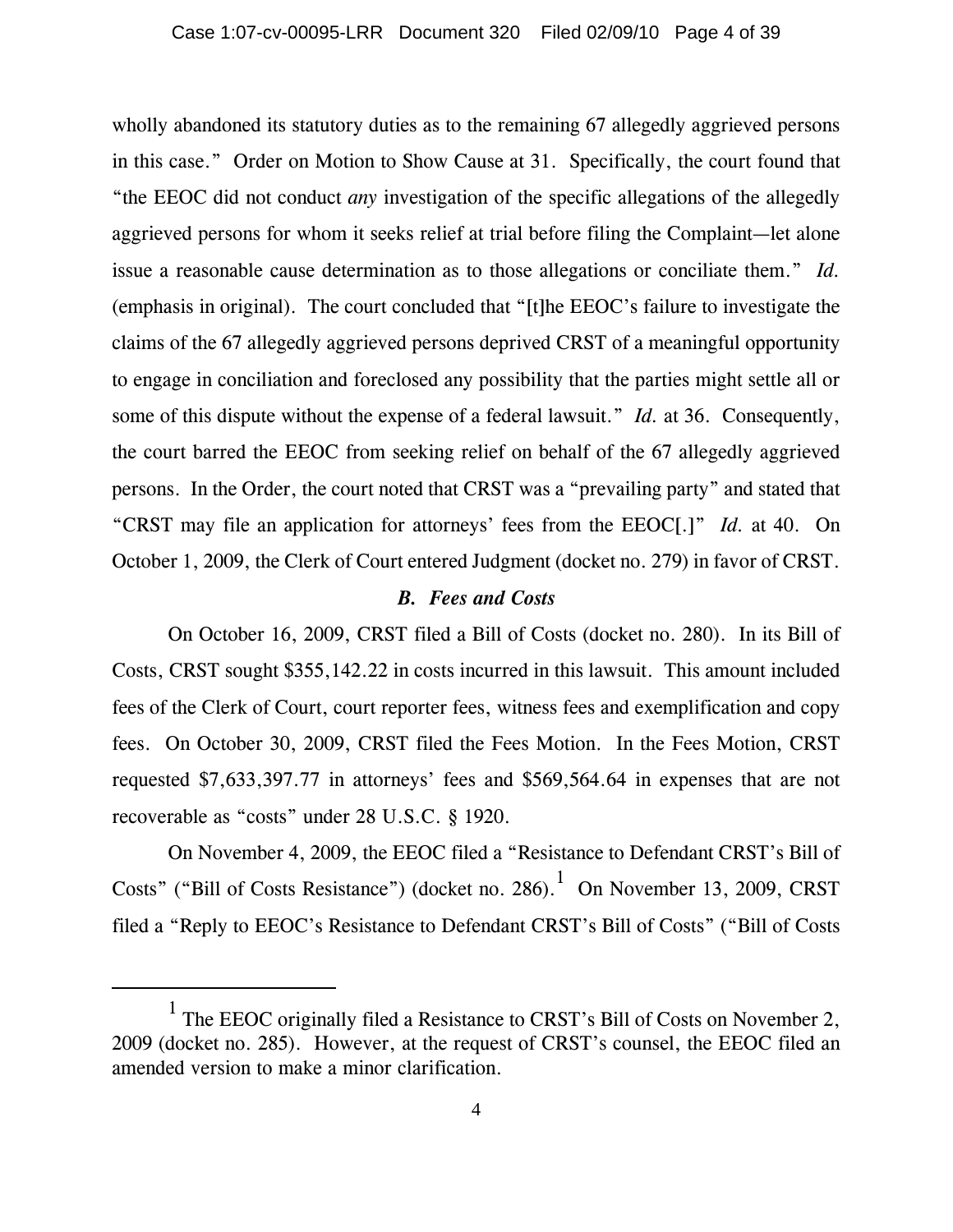Reply") (docket no. 294).

On November 16, 2009, the EEOC filed a Resistance to the Fees Motion ("Fees Resistance") (docket no. 295). On November 30, 2009, CRST filed a Reply in support of the Fees Motion ("Fees Reply") (docket no. 300). In the Fees Reply, CRST also slightly reduced the amount it seeks in attorneys' fees from \$7,633,397.77 to \$7,624,546.47.

On December 1, 2009, the Clerk of Court ("Clerk") entered a "Taxation of Costs" (docket no. 303). The Clerk taxed costs in CRST's favor in the amount of \$92,842.21. The Clerk denied \$262,300.01 of CRST's claimed costs.

On December 8, 2009, CRST filed the Costs Motion. In the Costs Motion, CRST seeks \$70,855.52 in costs for videotaping depositions, which the Clerk denied in the Taxation of Costs. On December 14, 2009, the EEOC filed a Resistance to the Costs Motion ("Costs Resistance") (docket no. 310). On December 18, 2009, CRST filed a Reply in support of the Costs Motion ("Costs Reply") (docket no. 312).

On December 22, 2009, CRST filed a "Supplemental Statement in Support of its Motion for Attorneys' Fees and Costs Pursuant to 42 U.S.C. § 2000e-5(k)" ("Fees Supplement") (docket no. 315). In the Fees Supplement, CRST seeks to recover as part of its attorneys' fee award the remainder of its claimed expenses that the Clerk denied in the Taxation of Costs, in the amount of \$176,444.79. CRST also seeks to recover \$70,855.52 for videotaping depositions as part of the fee award, if the court declines to award this amount as a cost pursuant to the Costs Motion. In sum, CRST seeks \$7,624,546.47 in attorneys' fees and \$816,864.95 in expenses.

#### *III. SUBJECT MATTER JURISDICTION*

On November 30, 2009, the EEOC filed a Notice of Appeal ("Notice") (docket no. 298). The Notice "divests [the court] of jurisdiction over aspects of the case that are the subject of the appeal." *United States v. Queen*, 433 F.3d 1076, 1077 (8th Cir. 2007) (per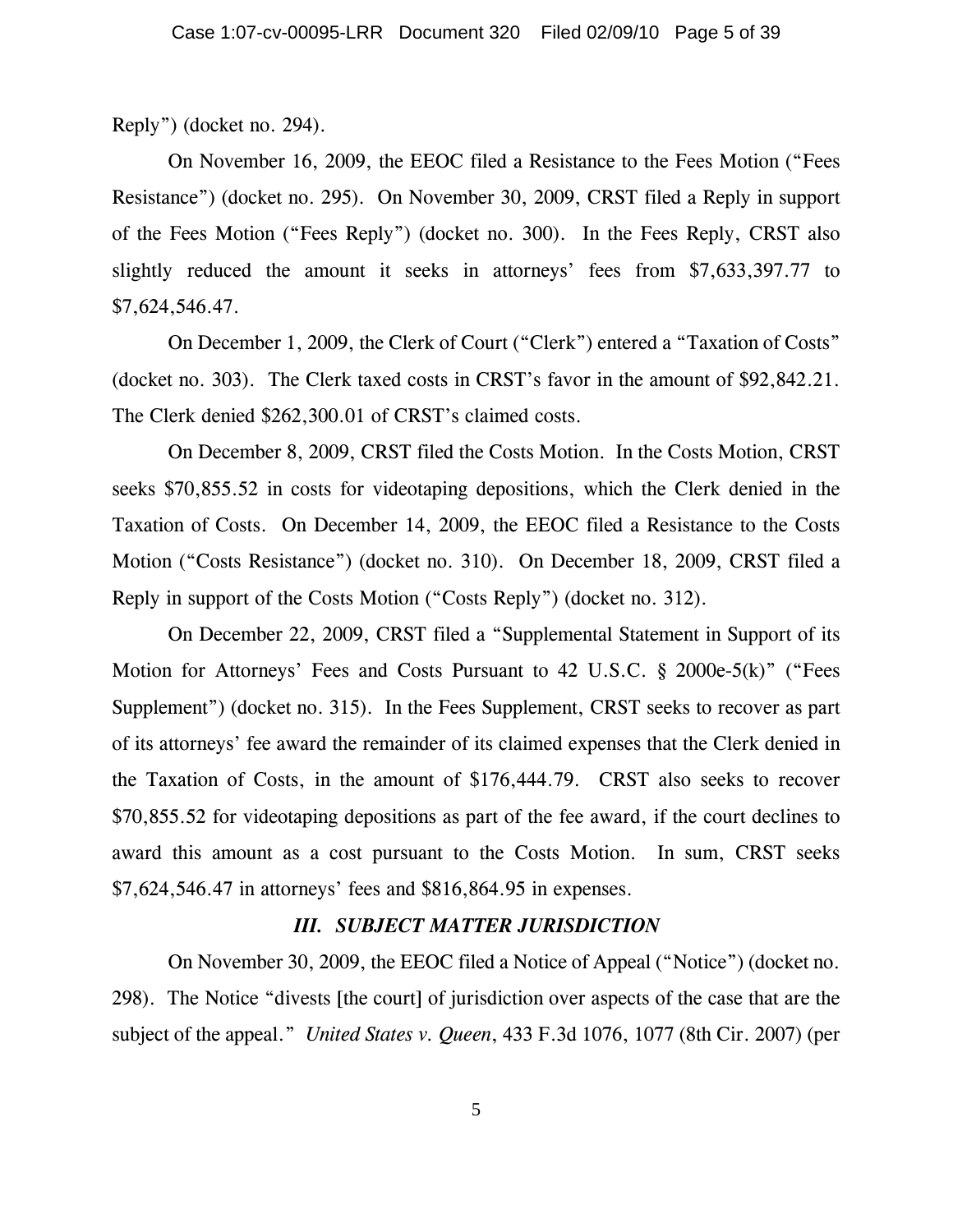curiam). The amount of attorneys' fees and costs to award Plaintiffs is not a subject of the Notice. Accordingly, the court finds it has subject matter jurisdiction over the Motions. *See, e.g., Lorenz v. Valley Forge Ins. Co.*, 23 F.3d 1259, 1260-61 (7th Cir. 1994) (Easterbrook, J.) ("[C]osts are appealable separately from the merits; a district court may award costs even while the substantive appeal is pending."); *Rothenberg v. Sec. Mgmt. Co.*, 677 F.2d 64, 64 (11th Cir. 1982) (same).

# *IV. COSTS*

On October 16, 2009, CRST filed a Bill of Costs in which it sought \$355,142.22 in costs. On December 1, 2009, the Clerk taxed costs against the EEOC and in favor of CRST's in the total amount of \$92,842.21. The Clerk refused to tax costs in CRST's favor for its attorneys' pro hac vice fees, the costs related to videotaped depositions and fees for printing and/or copying.

#### *A. Legal Background*

In deciding an issue relating to costs, the court must consult both Federal Rule of Civil Procedure 54(d), which gives the court the power to tax "costs" to a prevailing party and 28 U.S.C. § 1920, which defines "costs." *Crawford Fitting Co. v. J.T. Gibbons, Inc.*, 482 U.S. 437, 440 (1987). Federal Rule of Civil Procedure 54(d) provides that, "[u]nless a federal statute, these rules, or a court order provides otherwise, costs—other than attorney's fees—should be allowed to the prevailing party." Fed. R. Civ. P.  $54(d)(1)$ . "Rule 54 represents a codification of the presumption that the prevailing party is entitled to costs." *Martin v. Daimler Chrysler Corp.*, 251 F.3d 691, 696 (8th Cir. 2001) (quotations omitted); *see also Ex Parte Petersen,* 253 U.S. 300, 315-17 (1920) (discussing common law of costs). In other words, "[t]he losing party bears the burden of overcoming the presumption that the prevailing party is entitled to costs[.]" *168th & Dodge, L.P. v. Rave Reviews Cinemas, L.L.C.,* 501 F.3d 945, 958 (8th Cir. 2007). Despite the presumption, exactly which costs will be awarded is a matter left to the discretion of the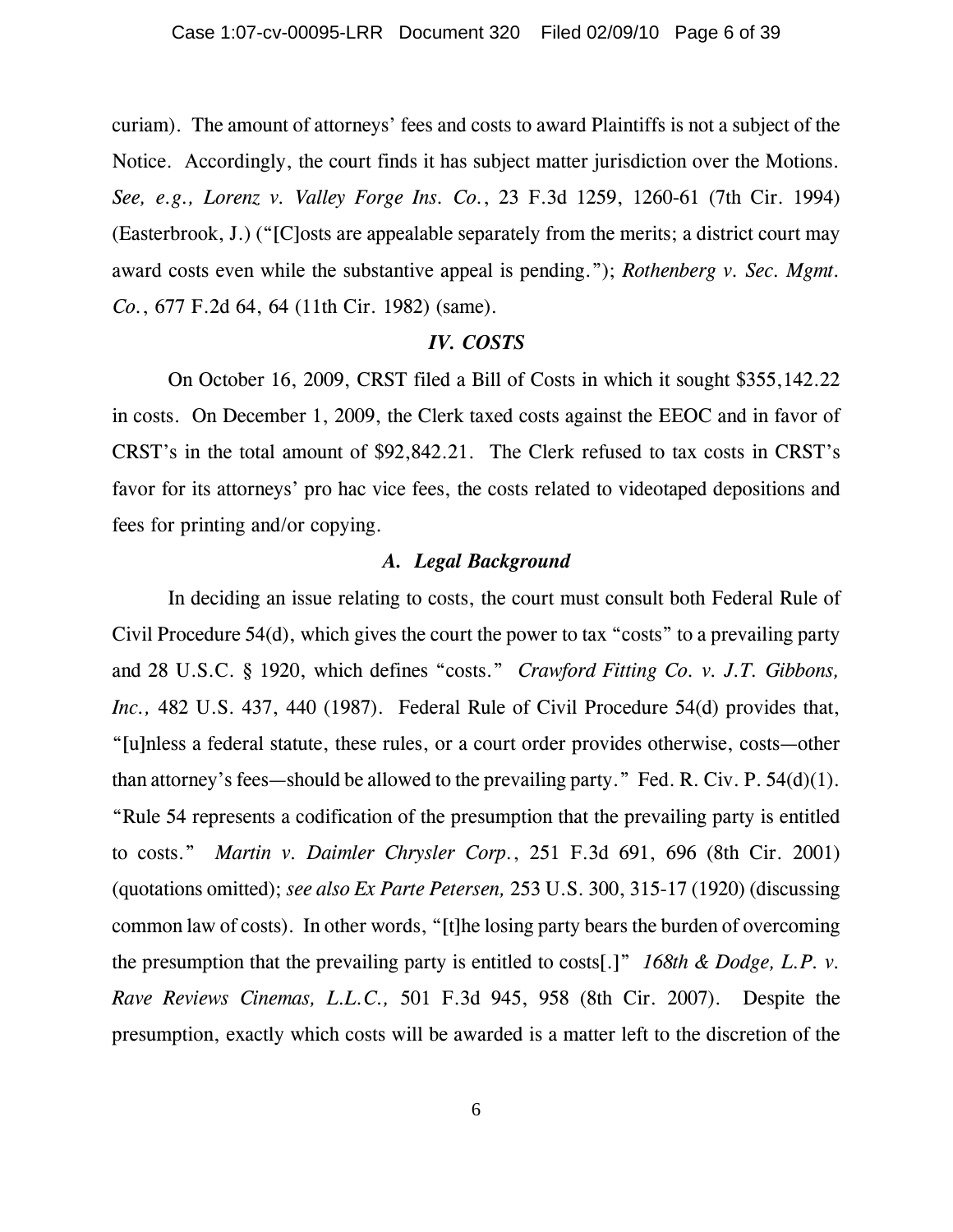district court. *Poe v. John Deere Co.*, 695 F.2d 1103, 1108-09 (8th Cir. 1982). However, "the district court must provide a rationale for denying the prevailing party's claim for costs." *Thompson v. Wal-Mart Stores, Inc.*, 472 F.3d 515, 517 (8th Cir. 2006).

Title 28, United States Code, Section 1920 expressly identifies the expenses a court may tax as costs against a losing party. *Crawford Fitting*, 482 U.S. at 440. In relevant part, the statute provides:

> A judge . . . of any court of the United States may tax as costs the following:

- (1) Fees of the clerk and marshal;
- (2) Fees for printed or electronically recorded transcripts necessarily obtained for use in the case;
- (3) Fees and disbursements for printing and witnesses;
- (4) Fees for exemplification and the costs of making copies of any materials where the copies are necessarily obtained for use in the case;
- (5) Docket fees under [§] 1923 of this title;
- (6) Compensation of court appointed experts[.]

28 U.S.C. § 1920. "[T]he Supreme Court has held that '*absent explicit statutory* or contractual *authorization* for the taxation of the expenses of a litigant's witness as costs, federal courts are bound by the limitations set out in 28 U.S.C. § 1821 and § 1920.'" *Neosho R-V Sch. Dist. v. Clark*, 315 F.3d 1022, 1031 (8th Cir. 2003) (quoting *Crawford Fitting*, 482 U.S. at 445) (emphasis in *Neosho*).

### *B. Analysis*

In the Costs Motion, CRST asks the court to review only the Clerk's decision to deny CRST "\$70,855.52 in costs for videotaped depositions necessarily obtained for use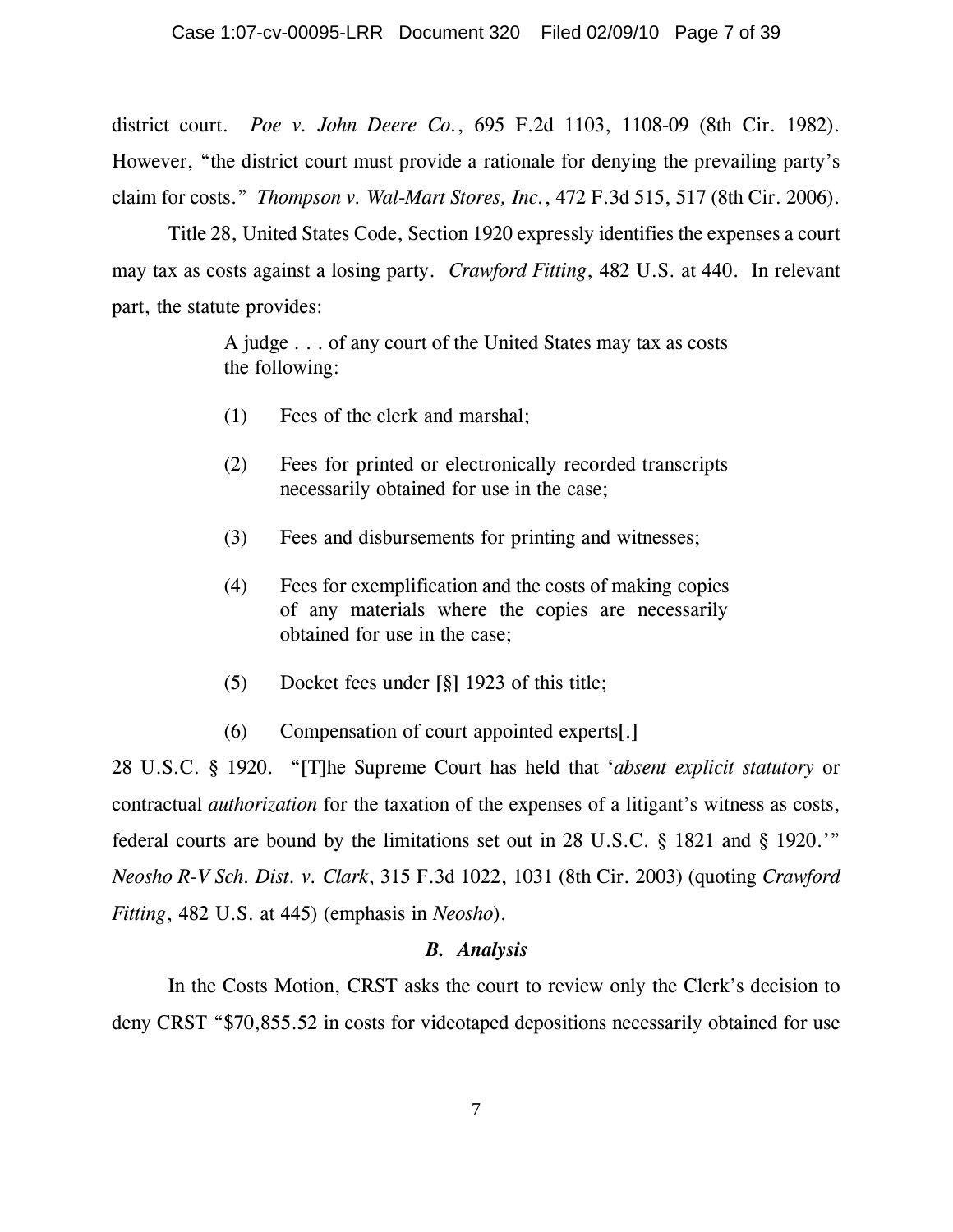in this litigation."<sup>2</sup> CRST Brief in Support of Costs Motion ("Costs Motion Brief") (docket no. 306-1), at 1. The EEOC resists the Costs Motion in its entirety and asks the court to "affirm the Order of the Clerk of Court." Costs Resistance at 1. All of the depositions taken by CRST in this case were videotaped and stenographically transcribed. The Clerk taxed costs for reporting services and transcripts but concluded, in part based on this court's decision in *Rakes v. Life Investors Ins. Co. of Am.*, No. 06-CV-99-LRR, 2008 WL 4852932 (N.D. Iowa Nov. 7, 2008) (Reade, C.J.) *abrogated in part on other grounds by Craftsmen Limousine, Inc. v. Ford Motor Co.*, 579 F.3d 894 (8th Cir. 2009), that the costs associated with the videotaping of depositions were "not allowed as ordinary expenses." Taxation of Costs at 2.

The EEOC argues that a "prevailing party may claim costs for stenographic deposition transcripts or videotaped depositions, but not both." Costs Resistance at 3. The EEOC also asserts that the videotaped depositions were not "necessary to preserve the testimony of unavailable witnesses or for any reason other than the preference of [CRST's] counsel." *Id.* at 4. CRST argues that costs for both stenographic transcripts and videotapes of the depositions are recoverable under 28 U.S.C. § 1920. CRST also contends that the videotaped depositions were necessary in this case.

The court shall first consider whether, under the facts of this case, costs are recoverable for both stenographic transcripts and videotaped depositions. Then, the court shall consider whether videotaped depositions were necessarily obtained for use in this case.

### *1. Stenographic vs. videotaped depositions*

In *Rakes*, this court allowed costs for stenographic deposition transcripts but declined to allow costs for video recording the same depositions. 2008 WL 4852932, at

<sup>2</sup> As previously noted, CRST seeks the remainder of the unawarded costs as expenses in the Fees Motion.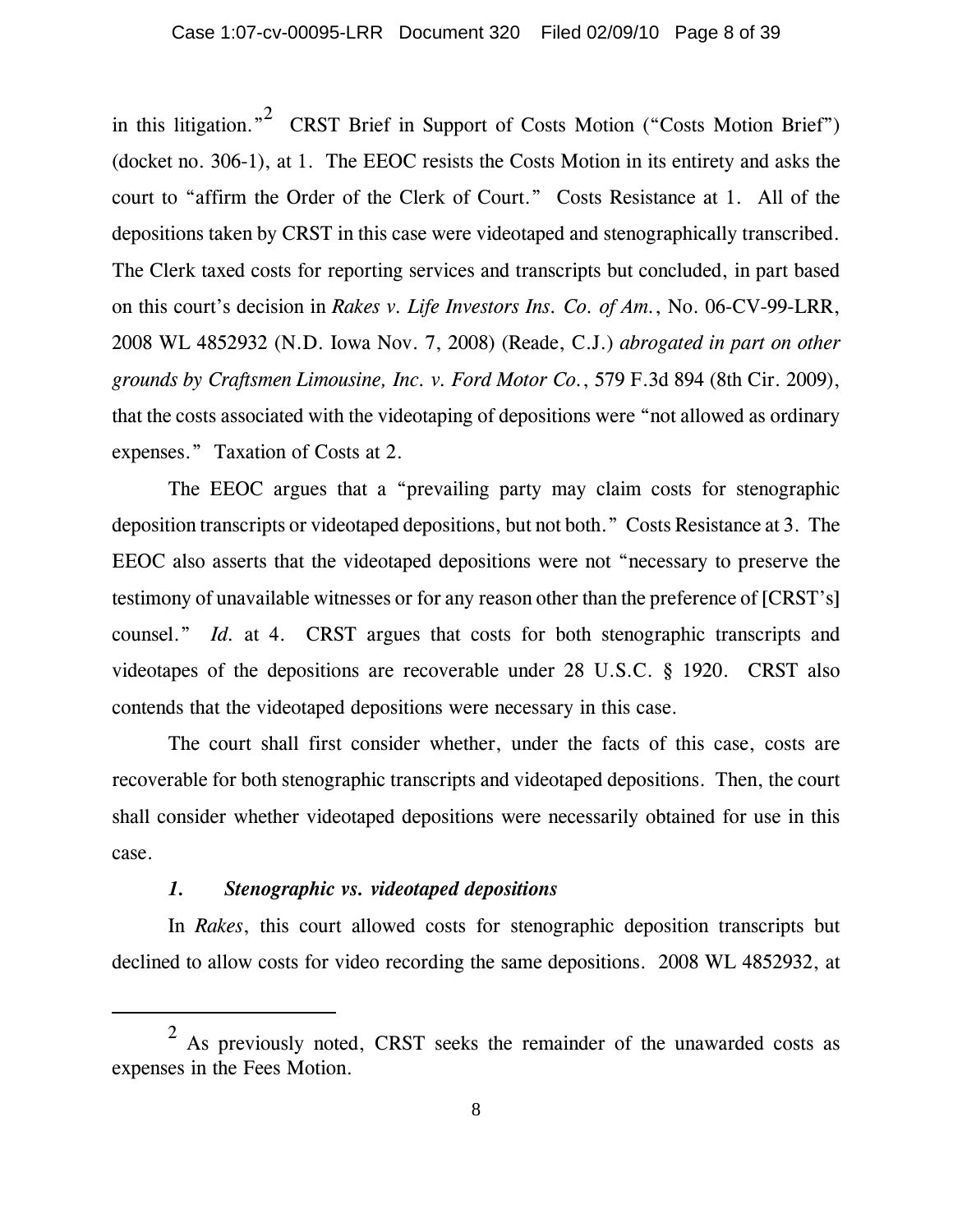#### Case 1:07-cv-00095-LRR Document 320 Filed 02/09/10 Page 9 of 39

\*7. In doing so, this court noted that the depositions were taken in "phase I of the discovery process where the issue was class certification and not the merits of the cause of action and thus the court [was] not convinced [the] depositions would have had use at trial." *Id.* The court concluded that the "video record duplicates the stenographic record and it would not be fair to tax the costs for both, especially because there [was] no showing that any of the witnesses deposed were likely unavailable for hearing/trial or that videotaping the witnesses was the most economical way for the witness to testify." *Id.* 

Subsequent to *Rakes*, the Eighth Circuit Court of Appeals held that "video depositions are included [as taxable costs] under § 1920." *Craftsmen Limousine, Inc. v. Ford Motor Co.*, 579 F.3d 894, 898 (8th Cir. 2009). In *Craftsmen*, the Eighth Circuit Court of Appeals noted that § 1920 did not "specifically authorize video-deposition costs," but reasoned that such costs are taxable because the Federal Rules of Civil Procedure "authorize[] video depositions as an alternative to traditional stenographic depositions, which § 1920 does authorize." *Id.* at 897. However, *Craftsmen* did not address the issue presented here, that is, whether costs may be taxed for *both* stenographic and video depositions.

Complicating matters further, Congress amended the language of § 1920(2) in 2008. In both *Rakes* and *Craftsmen*, the prior version of the statute was at issue, which provided that the court may tax as costs the "[f]ees of the court reporter for all or any part of the stenographic transcript necessarily obtained for use in the case[.]" 28 U.S.C. § 1920(2) (1978). The current version, in contrast, specifically refers to video transcripts and states that the court may tax as costs the "[f]ees for *printed or electronically recorded transcripts* necessarily obtained for use in the case<sup>[1]</sup>" 28 U.S.C. § 1920(2) (emphasis added).

The EEOC argues that the "plain language" of the amended § 1920(2) provides that CRST cannot recover costs for both video transcripts and stenographic transcripts because the statute describes the recoverable item as "printed *or* electronically recorded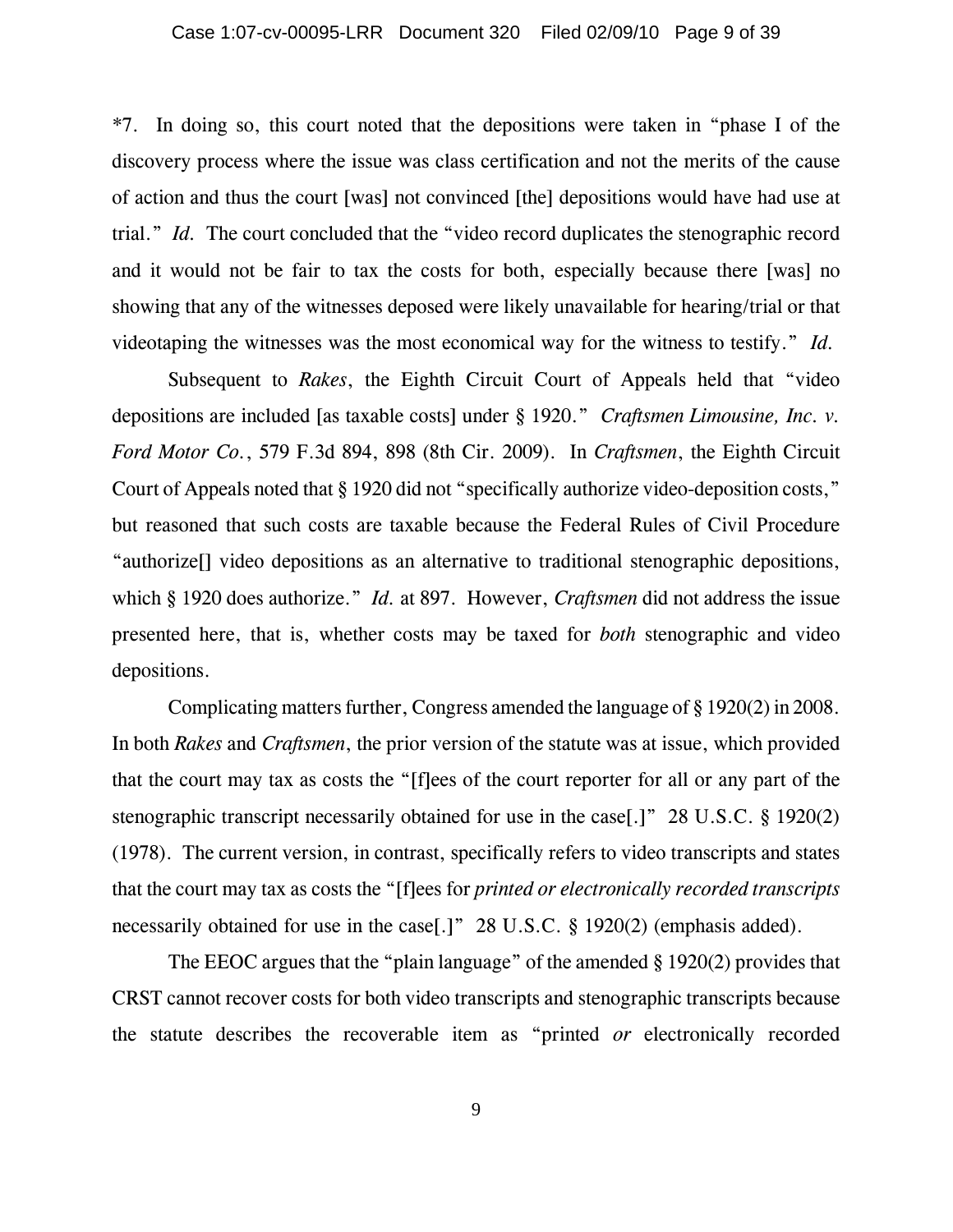transcripts[.]" *Id.* In response, CRST relies on *Craftsmen* for the general proposition that video recording fees are recoverable costs.<sup>3</sup> CRST argues that § 1920, as amended, does not preclude recovery for both costs, and asserts that the following district court decisions support an award of both costs: *Avante Int'l Tech. Corp. v. Premier Election Solutions, Inc.*, No. 4:06cv0978 TCM, 2009 WL 3259613, at \*3 (E.D. Mo. Oct. 7, 2009) (allowing costs for both transcripts and video depositions); *Advanced Software Design Corp. v. Firserv, Inc.*, No. 4:07CV185 CDP, 2009 WL 3429584, at \*1 (E.D. Mo. Oct. 23, 2009) (same). The court disagrees. In both *Avante* and *Advanced Software*, the district court applied the *prior* version of § 1920(2). *Avante*, 2009 WL 3259613, at \*3; *Advanced Software*, 2009 WL 3429584, at \*1. Neither case mentions or discusses the 2008 amendment to the statute.

The court declines to award CRST the costs for videotaped depositions in addition to the costs for stenographic transcripts. The amended version of § 1920(2) permits costs for "[f]ees for printed *or* electronically recorded transcripts necessarily obtained for use in the case[.]" 28 U.S.C. § 1920(2) (emphasis added). In light of the use of the disjunctive in the amended language, the court determines that costs are taxable for either

<sup>3</sup> CRST also notes that, in reaching its decision in *Craftsmen*, the Eighth Circuit Court of Appeals cited decisions of three Circuit Courts of Appeals that permitted recovery for both stenographic transcripts and video costs. *See Little v. Mitsubishi Motors N. Am., Inc.*, 514 F.3d 699, 701-02 (7th Cir. 2008) (allowing costs for both transcription and videotaping of same depositions); *Tilton v. Capital Cities/ABC, Inc.*, 115 F.3d 1471, 1478 (10th Cir. 1997) (holding that district court did not abuse its discretion in taxing costs of both transcription and videotaping of seven depositions); *see also Morrison v. Reichhold Chem. Inc.*, 97 F.3d 460, 464-65 (11th Cir. 1996) (holding that "when a party notices a deposition to be recorded by nonstenographic means, or by both stenographic and nonstenographic means, and no objection is raised at that time by the other party . . . it is appropriate under § 1920 to award the cost of conducting the deposition in the manner noticed"). The current version of § 1920 was not before the Courts of Appeals in these decisions and the issue presented here was not before the Eighth Circuit Court of Appeals in *Craftsmen*.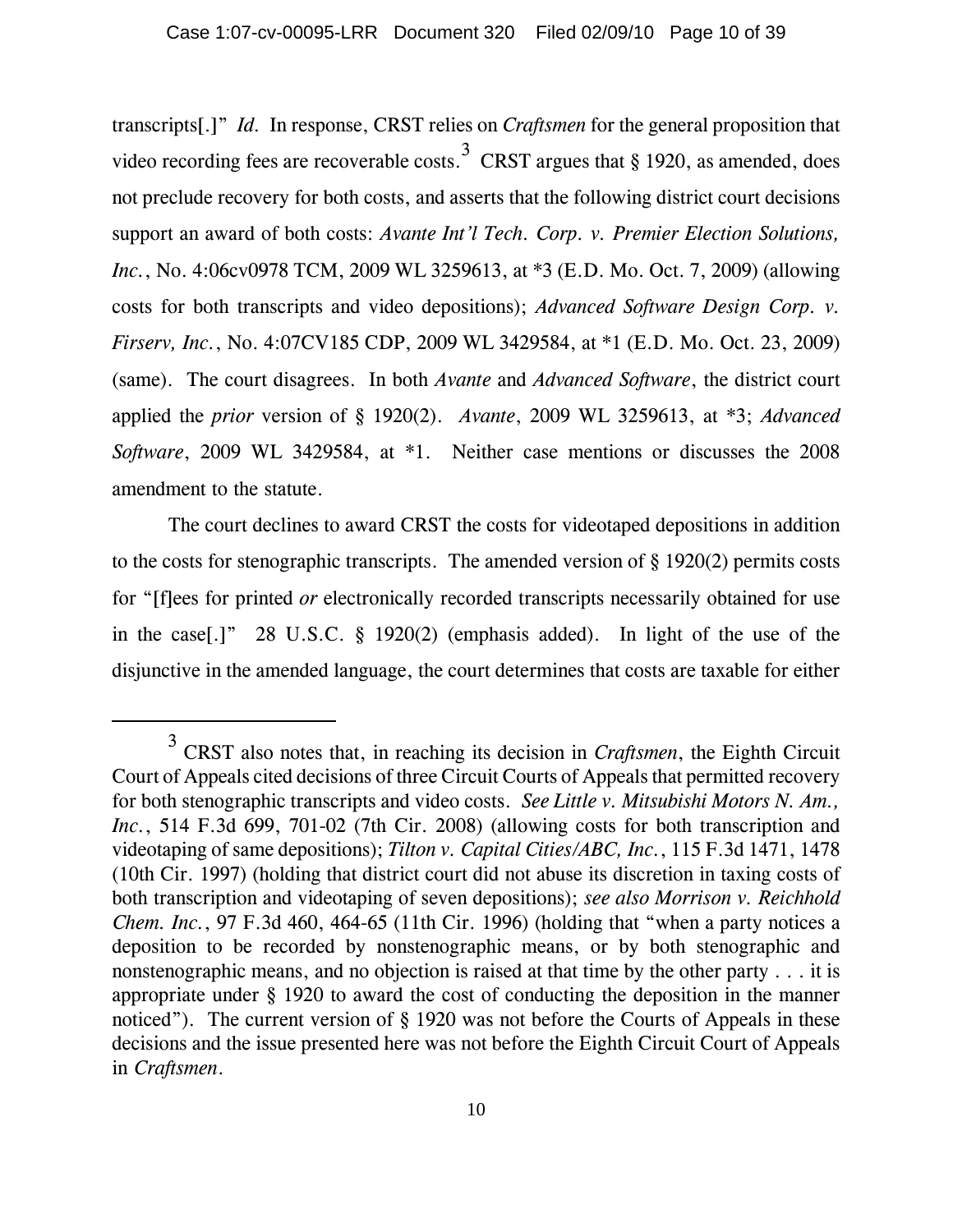stenographic transcription *or* videotaped depositions—not both. *See United States v. Smith*, 35 F.3d 344, 346 (8th Cir. 1994) ("The ordinary usage of the word 'or' is disjunctive, indicating an alternative. Construing the word 'or' to mean 'and' is conjunctive, and is clearly in contravention of its ordinary usage."); *see also Reiter v. Sonotone Corp.*, 442 U.S. 330, 339 (1979) (stating that, in construing a statute, courts are obliged to give effect, if possible, to every word Congress used, including "or"). It would be contrary to the plain language of § 1920 to allow CRST to recover costs for both stenographic transcripts and video costs for the same depositions. Accordingly, the court shall deny the Costs Motion.

## *2. Necessity of the videotaped depositions*

Even if the court found that costs were taxable for both stenographic transcripts and video recordings, the court would not allow costs for video depositions because they were not "necessarily obtained for use in this case." 28 U.S.C. § 1920(2). CRST argues that the video depositions were "necessarily obtained for use at trial due to the large number of allegedly aggrieved individuals, whom CRST might have called adversely by presenting their videotaped testimony or impeached at trial with their videotapes." Bill of Costs Reply at 6. However, as the EEOC observes, "CRST has not identified a single EEOC class member who indicated that she would be unable to travel to, or testify at the scheduled trial in Cedar Rapids, Iowa." Costs Resistance at 4. CRST fails to rebut this claim. CRST argues that the video recordings would be more convenient and better show the deponent's credibility and demeanor. On these facts, the court concludes that the video recordings of the depositions were not necessary in this case. CRST has not offered any persuasive explanation as to why the stenographic transcripts would be insufficient for the purposes it identifies, much less why *both* stenographic transcripts *and* video recordings of the depositions might be needed. Accordingly, the court shall deny the Costs Motion.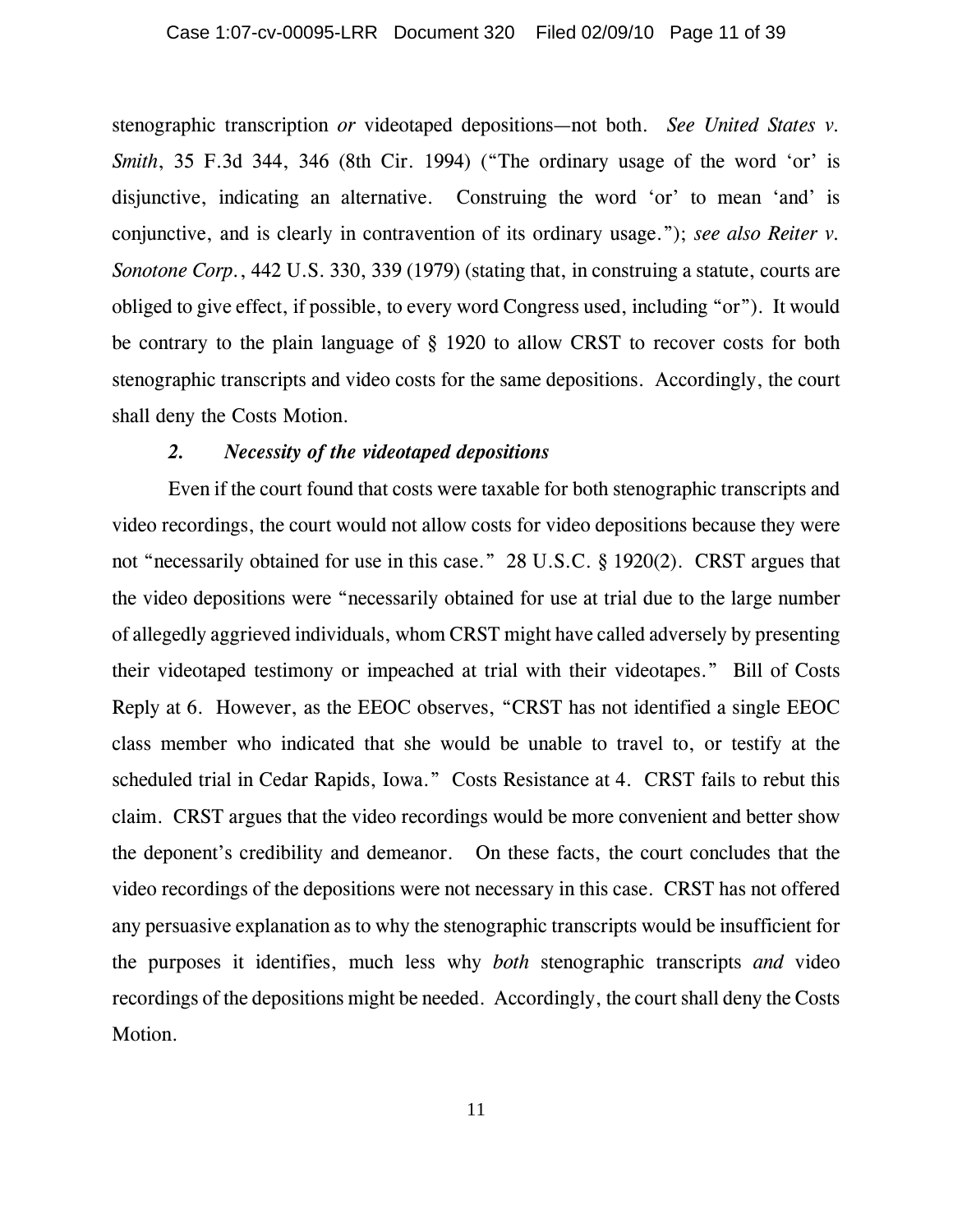## *V. ATTORNEYS' FEES & EXPENSES*

#### *A. Attorneys' Fees*

CRST seeks \$7,624,546.47 in attorneys' fees. The court first considers whether an award of attorneys' fees is warranted. Then, the court shall consider the amount of any award.

## *1. Legal background: fees in Title VII cases*

Title VII provides that:

In any action or proceeding under this subchapter the court, in its discretion, may allow the prevailing party, other than the Commission or the United States, a reasonable attorney's fee (including expert fees) as part of the costs, and the Commission and the United States shall be liable for costs the same as a private person.

42 U.S.C. § 2000e-5(k). The court previously found that CRST is a "prevailing party" as to the EEOC. Order on Motion to Show Cause at 40. Accordingly, Title VII provides that the court may award CRST a "reasonable attorney's fee." *Id.*

In interpreting this provision, "the Supreme Court has distinguished between prevailing Title VII plaintiffs and prevailing Title VII defendants." *Marquart v. Lodge 837, Int'l Ass'n of Machinists and Aerospace Workers*, 26 F.3d 842, 848 (8th Cir. 1994). A district court may award attorneys' fees to a prevailing plaintiff "'in all but very unusual circumstances[.]'" *Id.* (quoting *Albemarle Paper Co. v. Moody*, 422 U.S. 405, 415 (1975)). However, an award of attorneys' fees to a prevailing defendant is appropriate in much more limited circumstances.

In *Christiansburg Garment Co. v. EEOC*, 434 U.S. 412 (1978), the Supreme Court outlined the principles that guide a district court's discretion when it decides whether to grant attorneys' fees to a prevailing defendant in a Title VII case. The Court explained:

> [A] district court may in its discretion award attorney's fees to a prevailing defendant in a Title VII case upon a finding that the plaintiff's action was frivolous, unreasonable, or without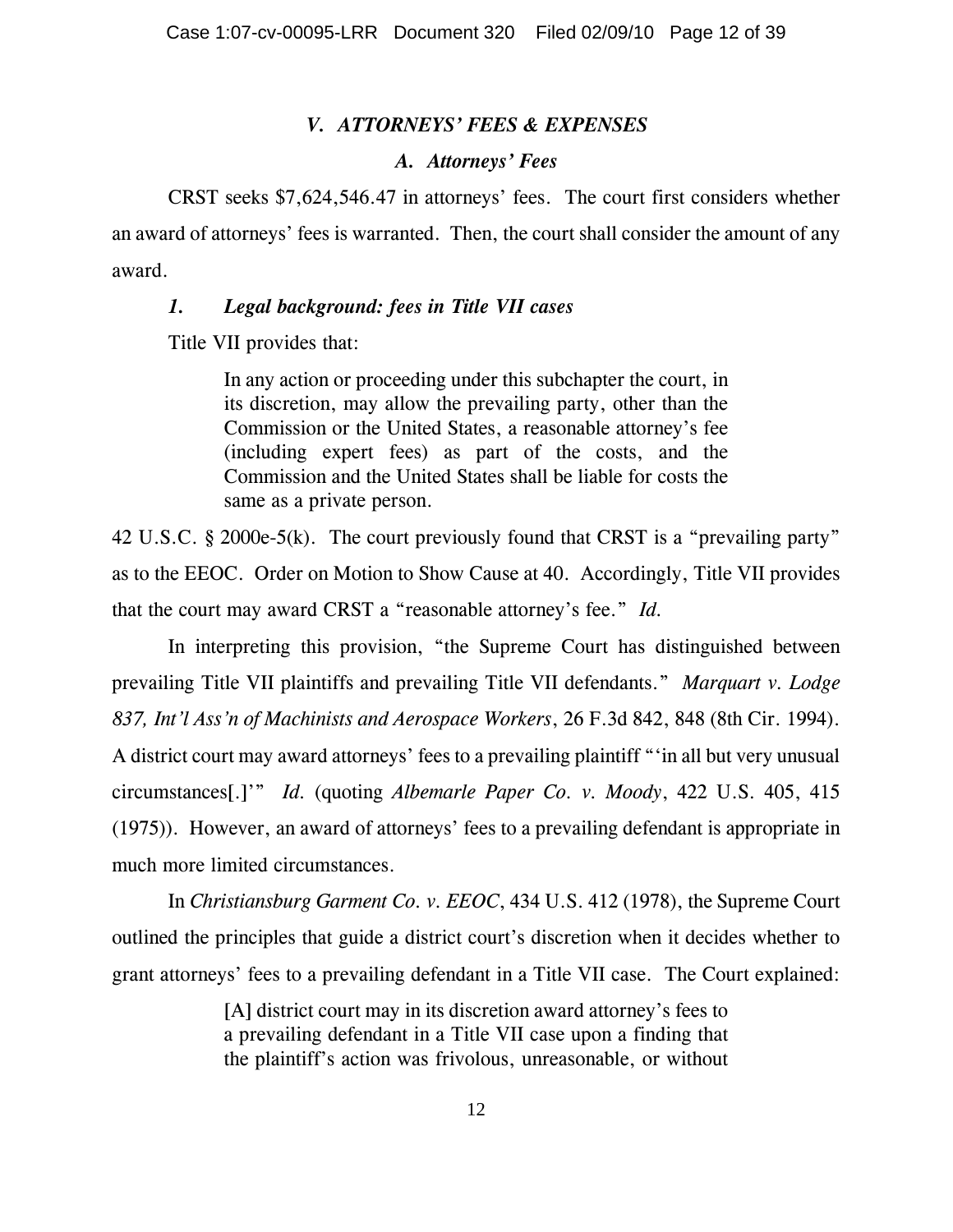foundation, even though not brought in subjective bad faith.

In applying these criteria, it is important that a district court resist the understandable temptation to engage in *post hoc* reasoning by concluding that, because a plaintiff did not ultimately prevail, his [or her] action must have been unreasonable or without foundation. This kind of hindsight logic could discourage all but the most airtight claims, for seldom can a prospective plaintiff be sure of ultimate success.

*Id.* at 421-22. The Eighth Circuit Court of Appeals has explained that this standard is designed "[t]o discourage the litigation of frivolous, unreasonable, groundless, or vexatious claims, but without discouraging the rigorous enforcement of federal rights under Title VII." *Marquart*, 26 F.3d at 849.

# *2. Attorneys' fees are warranted*

CRST contends that it is entitled to an award of attorneys' fees because the EEOC "engaged in an unreasonable and vexatious course of proceeding, heedless of the fundamental principles of Title VII." CRST's Petition in Support of the Motion ("CRST Fees Brief") (docket no. 282-22), at 5. Specifically, CRST argues that the EEOC's failure to investigate, make a reasonable cause determination and attempt to conciliate the specific allegations of the 67 allegedly aggrieved persons prior to filing the Complaint was unreasonable and vexatious.

The EEOC first argues that it "had a strong basis for alleging class-wide sex harassment was occurring at CRST." Fees Resistance at 3. The EEOC points out that several claims survived motions for summary judgment and that the court acknowledged in its Order that "dozens of potentially meritorious sexual harassment claims may now never see the inside of a courtroom" due to the EEOC's failure to investigate and conciliate those claims. *Id.* at 4-5 (citing Order at 38). The EEOC also asserts that "[t]he theory upon which the [c]ourt dismissed [the] EEOC's [C]omplaint is one that had never been used by any court contemplating an EEOC sex harassment case brought on behalf of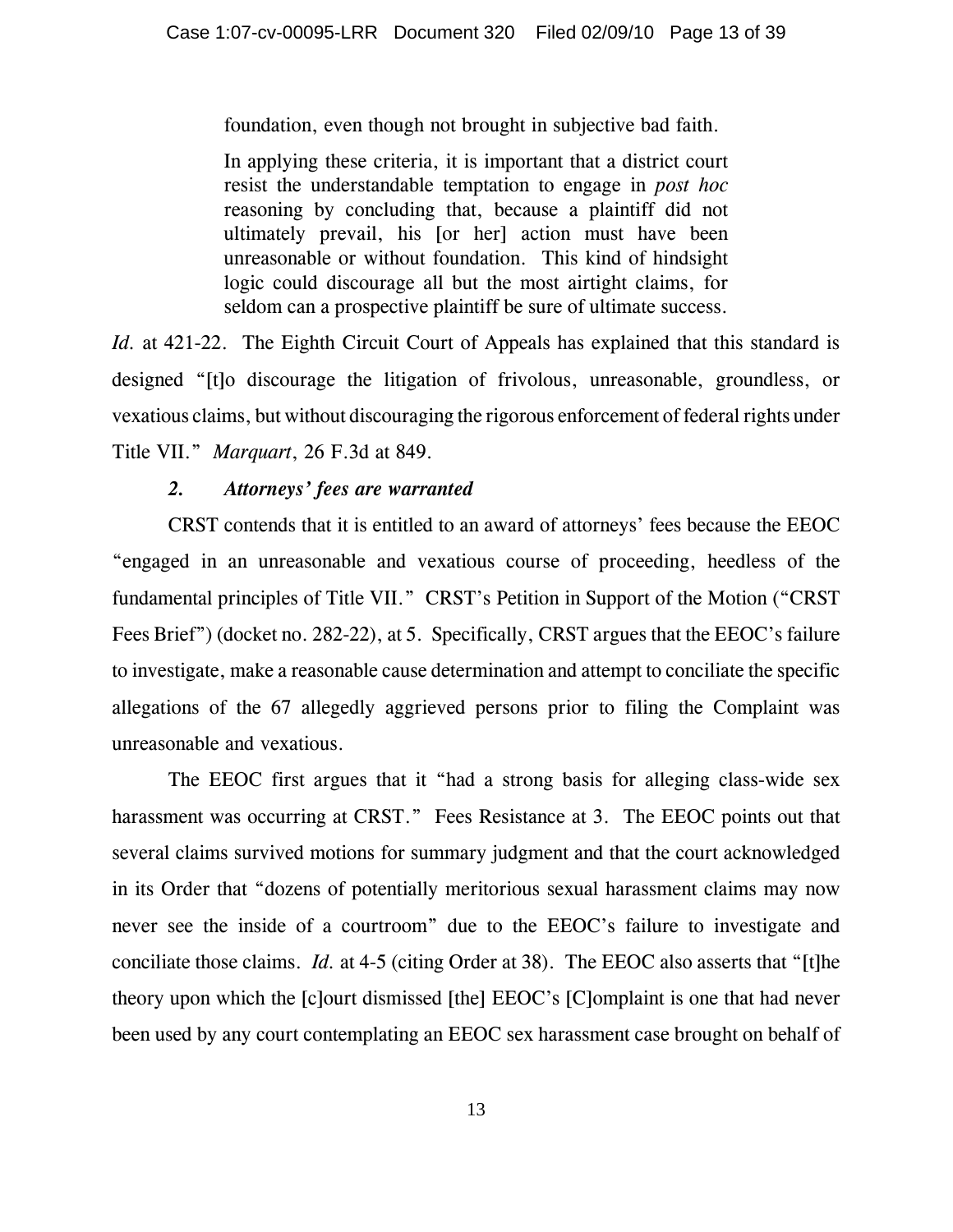a group of women." *Id.* at 5. Thus, the EEOC contends that it had "no reason to anticipate dismissal on the basis of a flawed conciliation." *Id.* 

The court finds that an award of fees is warranted in this case under the *Christiansburg* standard. The EEOC's failure to investigate and attempt to conciliate the individual claims constituted an unreasonable failure to satisfy Title VII's prerequisites to suit. As the court observed in its Order on Motion to Show Cause:

- The EEOC did not investigate the specific allegations of any of the 67 allegedly aggrieved persons until after the Complaint was filed. For example, the EEOC did not interview any witnesses or subpoena any documents to determine whether any of their allegations were true.
- The EEOC did not identify any of the 67 allegedly aggrieved persons as members of the Letter of Determination's "class" until after it filed the Complaint. Indeed, prior to filing the Complaint, CRST enquired as to the size of the "class" and the EEOC responded that it did not know.
- The EEOC did not make a reasonable cause determination as to the specific allegations of any of the 67 allegedly aggrieved persons prior to filing the Complaint. Indeed, at the time the EEOC issued the Letter of Determination on July 12, 2007, 27 of the remaining 67 allegedly aggrieved persons *had not yet been sexually harassed*. Indeed, most of these 27 women alleged they were sexually harassed *after the instant lawsuit was filed*. Although 38 of the remaining 40 allegedly aggrieved persons allege they were sexually harassed before the EEOC issued the Letter of Determination on July 12, 2007, the EEOC admits that it was not even aware of their allegations until after the filing of the Complaint. The EEOC used discovery in the instant lawsuit to find them.
- The EEOC did not attempt to conciliate the specific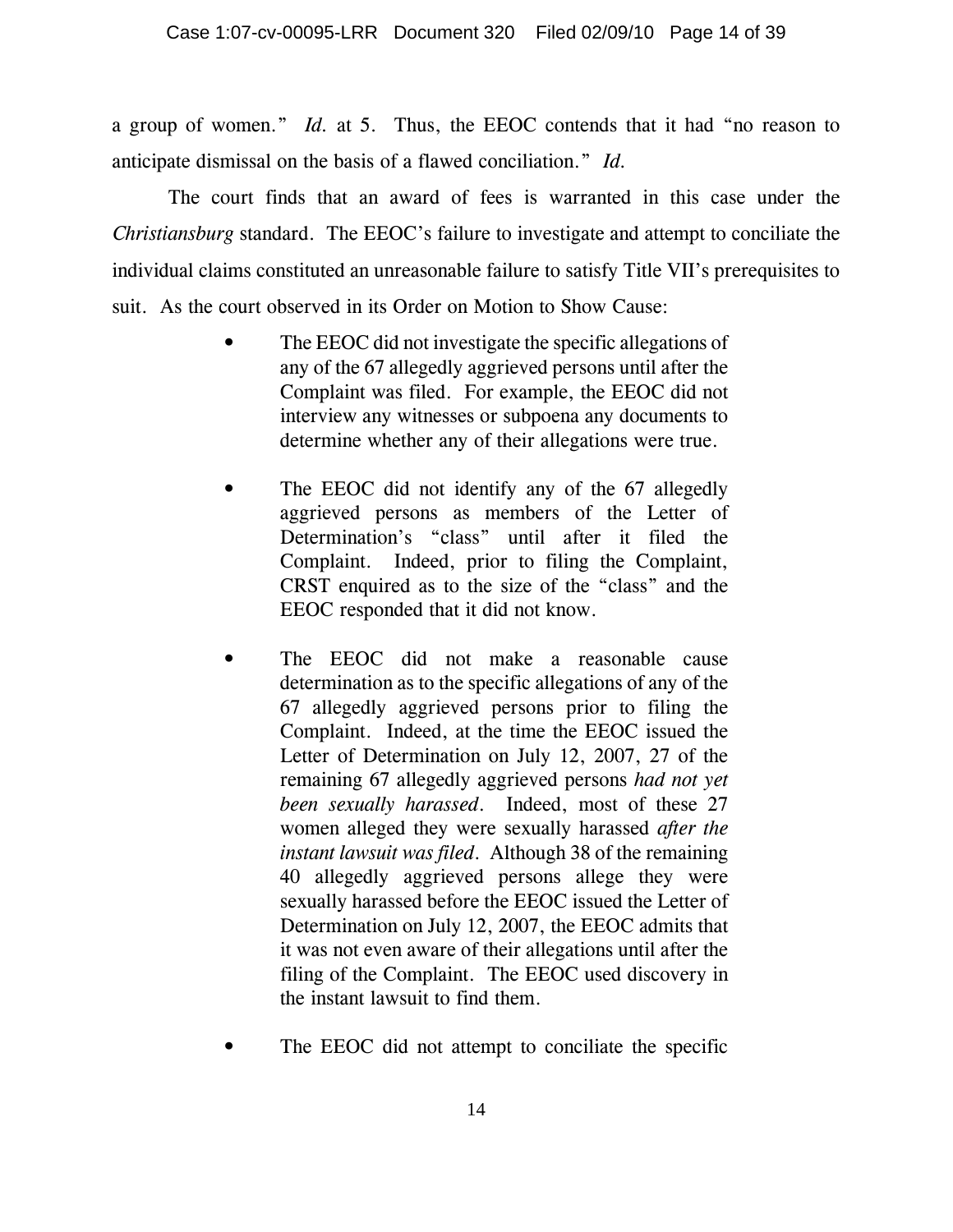allegations of the allegedly aggrieved persons prior to filing the Complaint.

Order on Motion to Show Cause at 31-32. The court relies on these findings to conclude that the EEOC's failure to comply with Title VII's jurisdictional conditions precedent—investigation, reasonable cause determination and conciliation—made this lawsuit unreasonable.

The EEOC contends that this action was not unreasonable because the court's dismissal on such grounds was unexpected. This argument is faulty for at least two reasons. First, as outlined in the court's Order on Motion to Show Cause, the EEOC's duties prior to seeking relief on behalf of allegedly aggrieved persons in a § 706 lawsuit are well-established. *See Id.* at 25-26 (discussing procedure of § 706 lawsuits as outlined in *Occidental Life Ins. Co. of Cal. v. EEOC*, 432 U.S. 355, 359-360 (1977)). Several courts, when faced with analogous facts, have "resisted the EEOC's attempts to perfect an end-run around Title VII's statutory prerequisites to suit." *Id.* at 32 (citing *EEOC v. Target Corp.*, No. 02-C-146, 2007 WL 1461298 (E.D. Wis. May 16, 2007); *EEOC v. Outback Steakhouse of Fla., Inc.*, 520 F. Supp. 2d 1250, 1263-68 (D. Colo. 2007); *EEOC v. Jillian's of Indianapolis, IN, Inc.*, 279 F. Supp. 2d 974, 982-83 (S.D. Ind. 2003); *EEOC v. E. Hills Ford Sales, Inc.*, 445 F. Supp. 985, 987-89 (W.D. Pa. 1978)). Second, the fact that relatively few courts have relied on such grounds to dismiss suits brought by the EEOC does not excuse the EEOC's tactics in the instant action or somehow make its lawsuit reasonable.

 The EEOC's focus on the potential merit of the claims of several allegedly aggrieved women is a red herring. The court did not dismiss the Complaint because the remaining 67 allegedly aggrieved persons' claims were without foundation. Rather, the court did so "[b]ecause the EEOC did not investigate, issue a reasonable cause determination or conciliate the claims of the 67 allegedly aggrieved persons[.]" Order on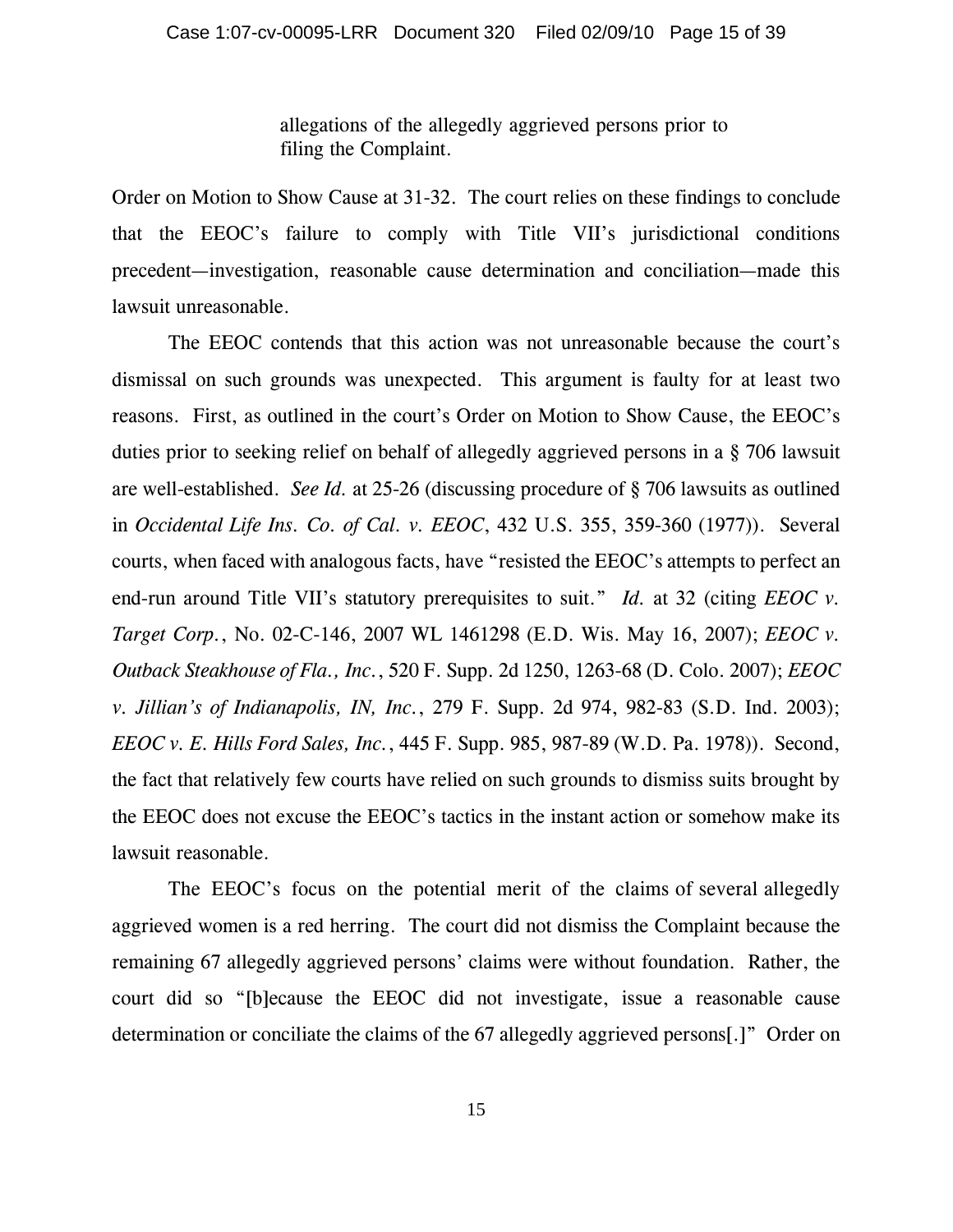Motion to Show Cause at 37 (citing *EEOC v. Pierce Packing Co.*, 669 F.2d 605, 608 (9th Cir. 1982) ("Genuine investigation, reasonable cause determination and conciliation are jurisdictional conditions precedent to suit by the EEOC[.]")). The court noted that dismissal was a "severe but appropriate remedy" because to rule otherwise "would ratify a 'sue first, ask questions later' litigation strategy on the part of the EEOC, which would be anathema to Congressional intent." Order on Motion to Show Cause at 38.

The court finds that an award of attorneys' fees is appropriate because the EEOC's actions in pursuing this lawsuit were unreasonable, contrary to the procedure outlined by Title VII and imposed an unnecessary burden upon CRST and the court. An award of fees is necessary to guarantee that Title VII's procedures are observed in a manner that maximizes the potential for ending discriminatory practices without litigation in federal court. 4

# *3. Legal background: amount of attorneys' fees award*

"'The starting point in determining [reasonable attorneys' fees] is the lodestar, which is calculated by multiplying the number of hours reasonably expended by the reasonable hourly rates.'" *Hanig v. Lee*, 415 F.3d 822, 825 (8th Cir. 2005) (quoting *Fish v. St. Cloud State Univ.*, 295 F.3d 849, 851 (8th Cir. 2002)). The lodestar figure is presumed to be the reasonable fee to which counsel is entitled. *City of Burlington v. Dague*, 505 U.S. 557, 562 (1992); *Casey v. City of Cabool, Mo.*, 12 F.3d 799, 805 (8th Cir. 1993). "If the prevailing party did not achieve success on all claims, [the lodestar] may be reduced, taking into account the most critical factor, 'the degree of success

 $4$  The court again makes no finding as to whether the trial attorneys for the EEOC acted in bad faith. *But see* Order on Motion to Show Cause at 38 n. 25 (discussing press release and statements regarding this lawsuit made by one of the EEOC's "higher-level attorneys") (citing *EEOC v. Asplundh Tree Expert Co.*, 340 F.3d 1256, 1261 (11th Cir. 2003) (opining that the EEOC may have avoided conciliation to make headlines and press its case against the employer in the media)).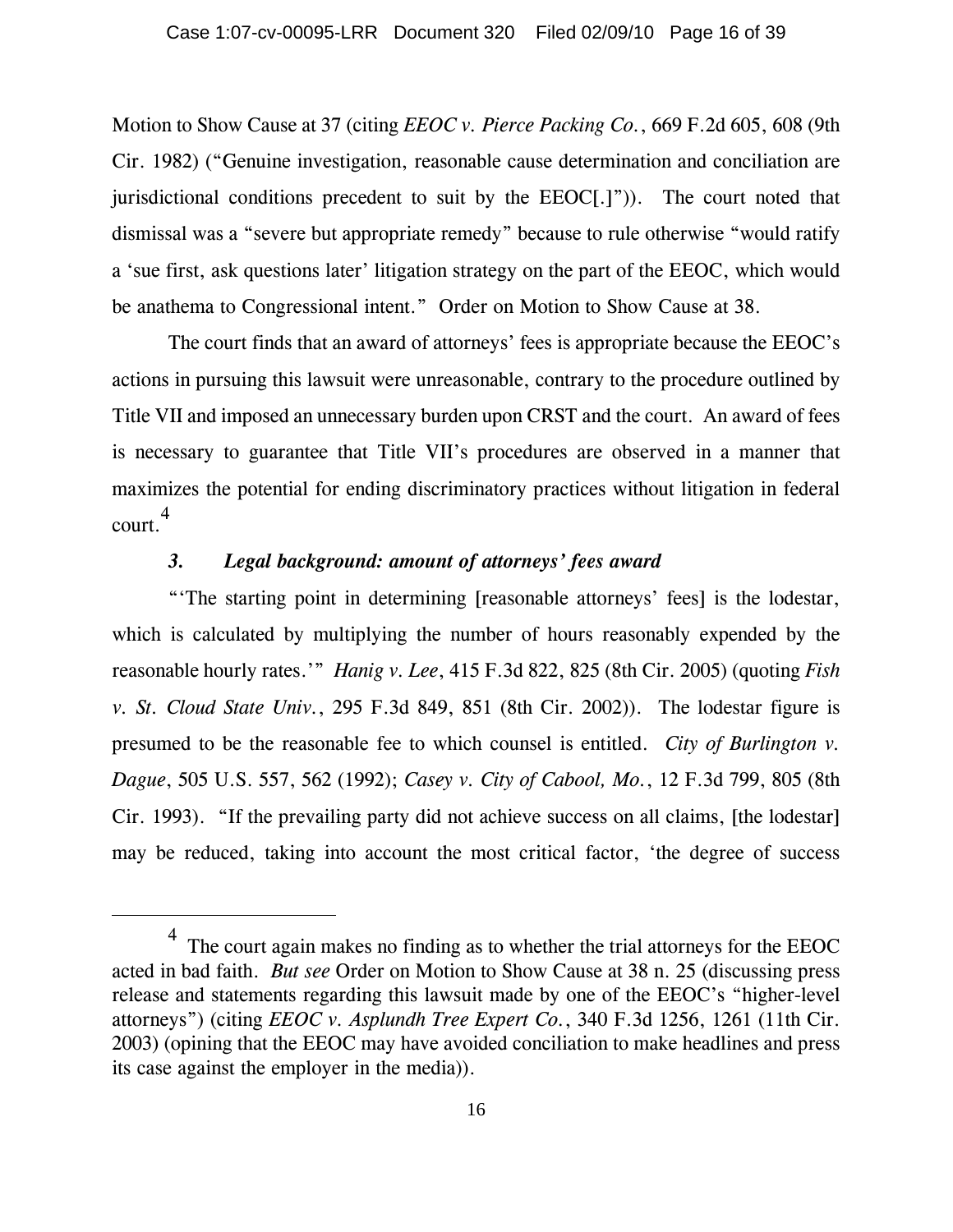obtained,' with discretion residing in the district court." *Simpson v. Merchants & Planters Bank*, 441 F.3d 572, 580 (8th Cir. 2006) (quoting *Hensley v. Eckerhart*, 461 U.S. 424, 436-37 (1983)).

The district court retains wide discretion in making a fee award. *See Hensley*, 461 U.S. at 437 ("We reemphasize that the district court has discretion in determining the amount of a fee award."). "This is appropriate in view of the district court's superior understanding of the litigation and the desirability of avoiding frequent appellate review of what essentially are factual matters." *Id.* The district court must, however, "provide a concise but clear explanation of its reasons for the fee award." *Id.* "When an adjustment is requested on the basis of . . . [the] limited nature of the relief obtained by the plaintiff, the district court should make clear that it has considered the relationship between the amount of the fee awarded and the results obtained." *Id.*

A reasonable hourly rate is generally the prevailing market rate in the locale, that is, the "ordinary rate for similar work in the community where the case has been litigated." *Moysis v. DTG Datanet*, 278 F.3d 819, 828-29 (8th Cir. 2002) (quoting *Emery v. Hunt*, 272 F.3d 1042, 1047 (8th Cir. 2001)).

> To inform and assist the court in the exercise of its discretion, the burden is on the fee applicant to produce satisfactory evidence—in addition to the attorney's own affidavits—that the requested rates are in line with those prevailing in the community for similar services by lawyers of reasonably comparable skill, experience and reputation.

*Blum v. Stenson*, 465 U.S. 886, 895 n.11 (1984). "A rate determined in this way is normally deemed to be reasonable, and is referred to—for convenience—as the prevailing market rate." *Id.*

The prevailing party must also proffer evidence of the number of hours reasonably expended on the litigation. *Hensley*, 461 U.S. at 433.

Inadequate documentation may warrant a reduced fee . . . .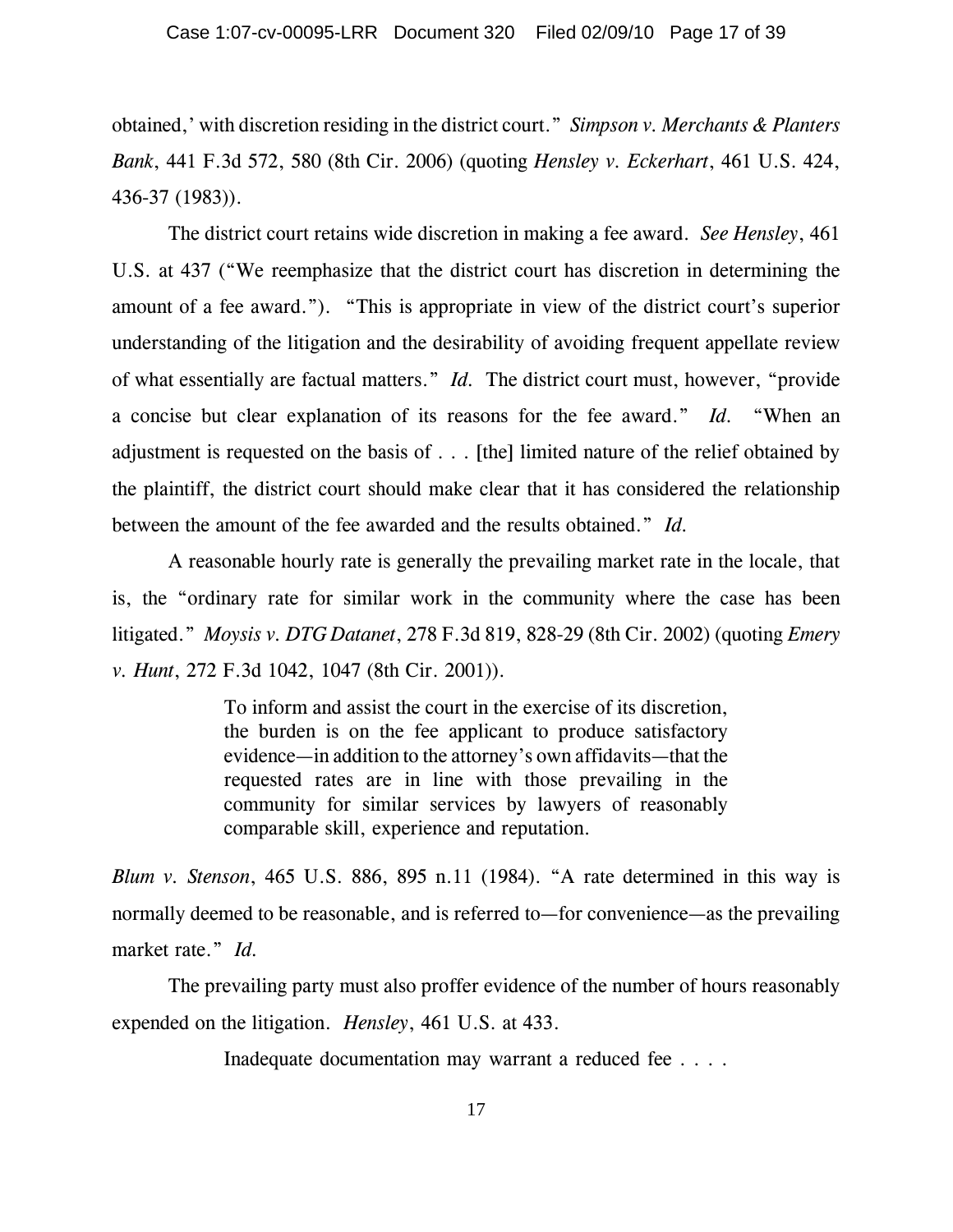Incomplete or imprecise billing records preclude any meaningful review by the district court of the fee application for "excessive, redundant, or otherwise unnecessary" hours and may make it impossible to attribute a particular attorney's specific time to a distinct issue or claim.

*H.J. Inc. v. Flygt Corp.*, 925 F.2d 257, 260 (quoting *Hensley*, 461 U.S. at 437).

"'[M]ost factors relevant to determining the amount of a fee are subsumed within the lodestar."' *Casey*, 12 F.3d at 805 (quoting *Hendrickson v. Branstad*, 934 F.2d 158, 162 (8th Cir. 1991)); *see Hensley*, 461 U.S. at 434 n.9 (citing *Copeland v. Marshall*, 641 F.2d 880, 890 (D.C. Cir. 1980) (en banc) ("[I]t should be noted that many of these factors usually are subsumed within the initial calculation of hours reasonably expended at a reasonable hourly rate.")). However, the court should consider the factors set forth in *Johnson v. Georgia Highway Express, Inc.*, 488 F.2d 714, 717-19 (5th Cir. 1974). *McDonald v. Armontrout*, 860 F.2d 1456, 1459 (8th Cir. 1988).

> *Johnson* called for consideration of twelve factors: (1) the time and labor required; (2) the novelty and difficulty of the question; (3) the skill requisite to perform the legal service properly; (4) the preclusion of other employment by the attorney due to acceptance of the case; (5) the customary fee; (6) whether the fee is fixed or contingent; (7) time limitations imposed by the client or the circumstances; (8) the amount involved and the results obtained; (9) the experience, reputation, and ability of the attorney; (10) the "undesirability" of the case; (11) the nature and length of the professional relationship with the client; and (12) awards in similar cases.

*McDonald*, 860 F.2d at 1459 n.4. "[T]he most critical factor" in determining the reasonableness of an attorneys' fee award in civil rights litigation is "the degree of success obtained." *Hensley*, 461 U.S. at 436.

When making the determination of a reasonable fee, a court should consider the "plaintiff's overall success; the necessity and usefulness of plaintiff's activity in the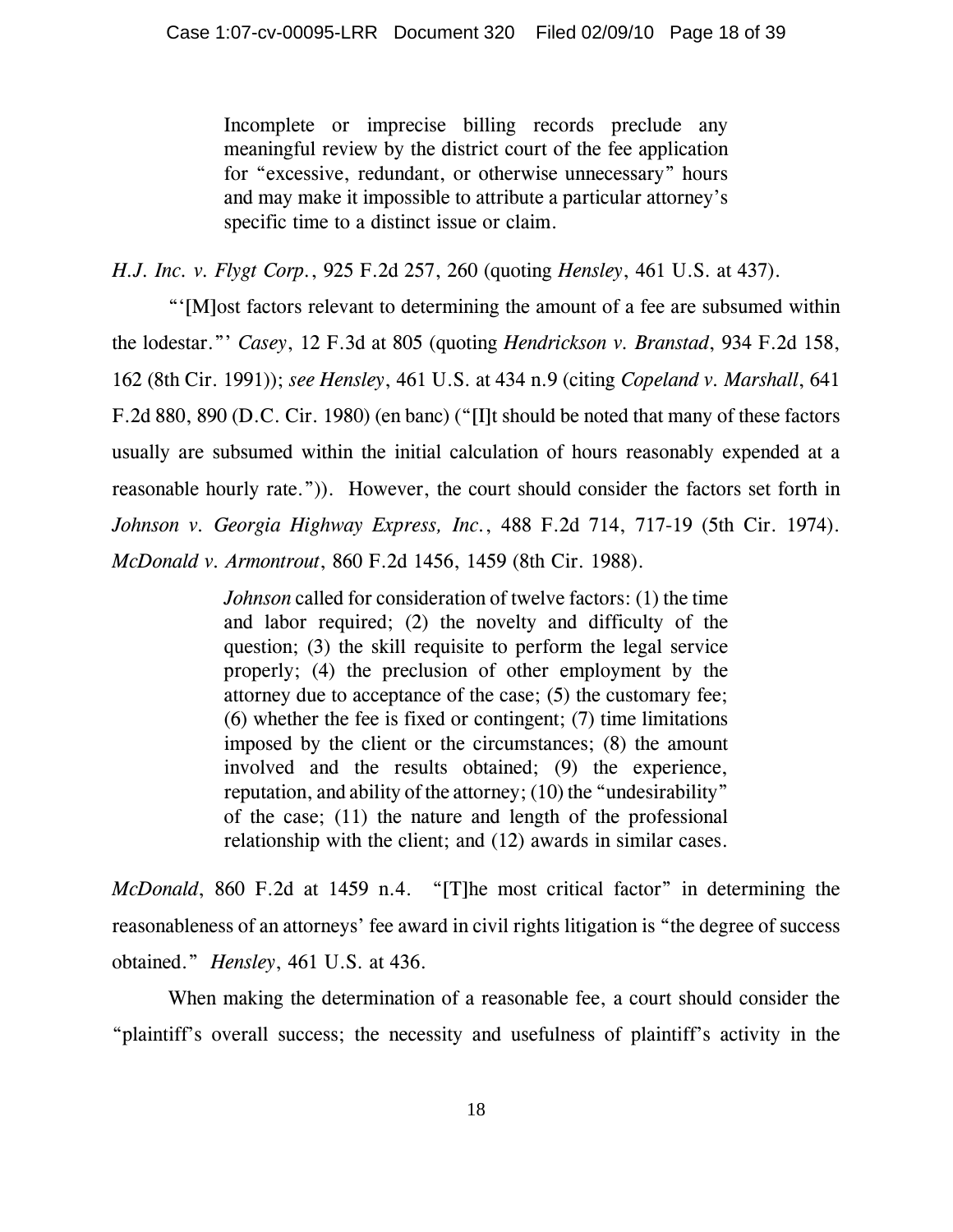particular matter for which fees are requested; and the efficiency with which plaintiff's attorneys conducted that activity." *Jenkins v. Missouri*, 127 F.3d 709, 718 (8th Cir. 1997) (en banc). A district court need not address exhaustively every *Johnson* factor. *Emery*, 272 F.3d at 1048. The court should consider what factors, "in the context of the present case, deserve explicit consideration." *Griffin v. Jim Jamison, Inc.*, 188 F.3d 996, 997-98 (8th Cir. 1999). The district court should use its own knowledge, experience and expertise in determining the amount of the fee to be awarded. *Gilbert v. City of Little Rock*, 867 F.2d 1063, 1066-67 (8th Cir. 1989).

### *4. Lodestar*

## *a. Reasonable hourly rate*

CRST requests the following hourly rates for the services of the attorneys of its lead counsel, Jenner & Block ("Jenner"):

| <b>Attorney</b>        | <b>Hourly Rate</b> |
|------------------------|--------------------|
| John H. Mathias        | \$825              |
| Robert T. Markowski    | \$666.67           |
| Terri L. Mascherin     | \$675              |
| <b>Barry Levenstam</b> | \$650              |
| James T. Malysiak      | \$600              |
| Carla J. Rozycki       | \$525              |
| Richard D. Campbell    | \$535              |
| Brian D. Hansen        | \$525              |
| Sarah Hardgrove-Koleno | \$525              |
| Brent E. Kidwell       | \$525              |
| Sally K. Sears Coder   | \$525              |
| John P. Wolfsmith      | \$525              |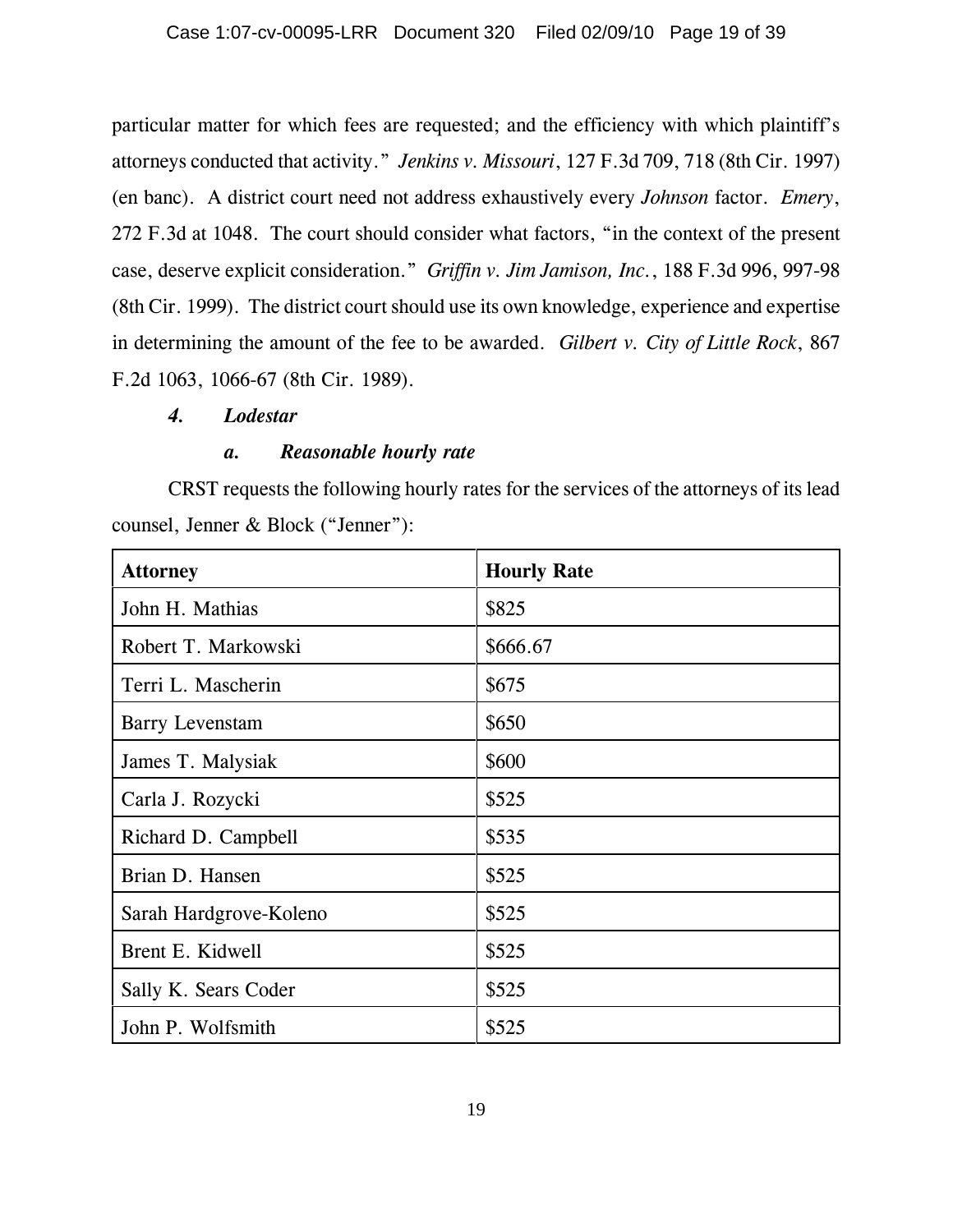| Emma J. Sullivan                   | \$495    |
|------------------------------------|----------|
| J. Andrew Hirth                    | \$361.67 |
| Spiridoula Mavrothalasitis         | \$475    |
| Melissa M. Hinds                   | \$470    |
| Suzzane M. Courtheoux              | \$445    |
| Sean C. Herring                    | \$410    |
| Rayna M. Matczak                   | \$410    |
| Anne C. Fitzpatrick                | \$400    |
| Benjamin J. Wimmer                 | \$362.50 |
| Sapna G. Lalmalani                 | \$337.50 |
| Sofia E. Biller                    | \$325    |
| Anne M. Gardner                    | \$325    |
| Justin A. Maleson                  | \$325    |
| Sarah R. McNally                   | \$325    |
| <b>Ashley Schumacher</b>           | \$325    |
| Michele L. Slachetka               | \$325    |
| Cheryl J. Kras (paralegal)         | \$256.67 |
| <b>Legal Assistants</b>            | \$151.67 |
| Other Billers (ATG, Library, etc.) | \$238    |

CRST requests the following hourly rates for the services of the attorneys and support staff of its local counsel, Simmons Perrine Moyer & Bergman ("Simmons"):

| <b>Attorney</b>        | <b>Hourly Rate</b> |
|------------------------|--------------------|
| <b>Kevin Visser</b>    | \$295              |
| Thomas Wolle           | \$200              |
| <b>Allison Heffern</b> | \$200              |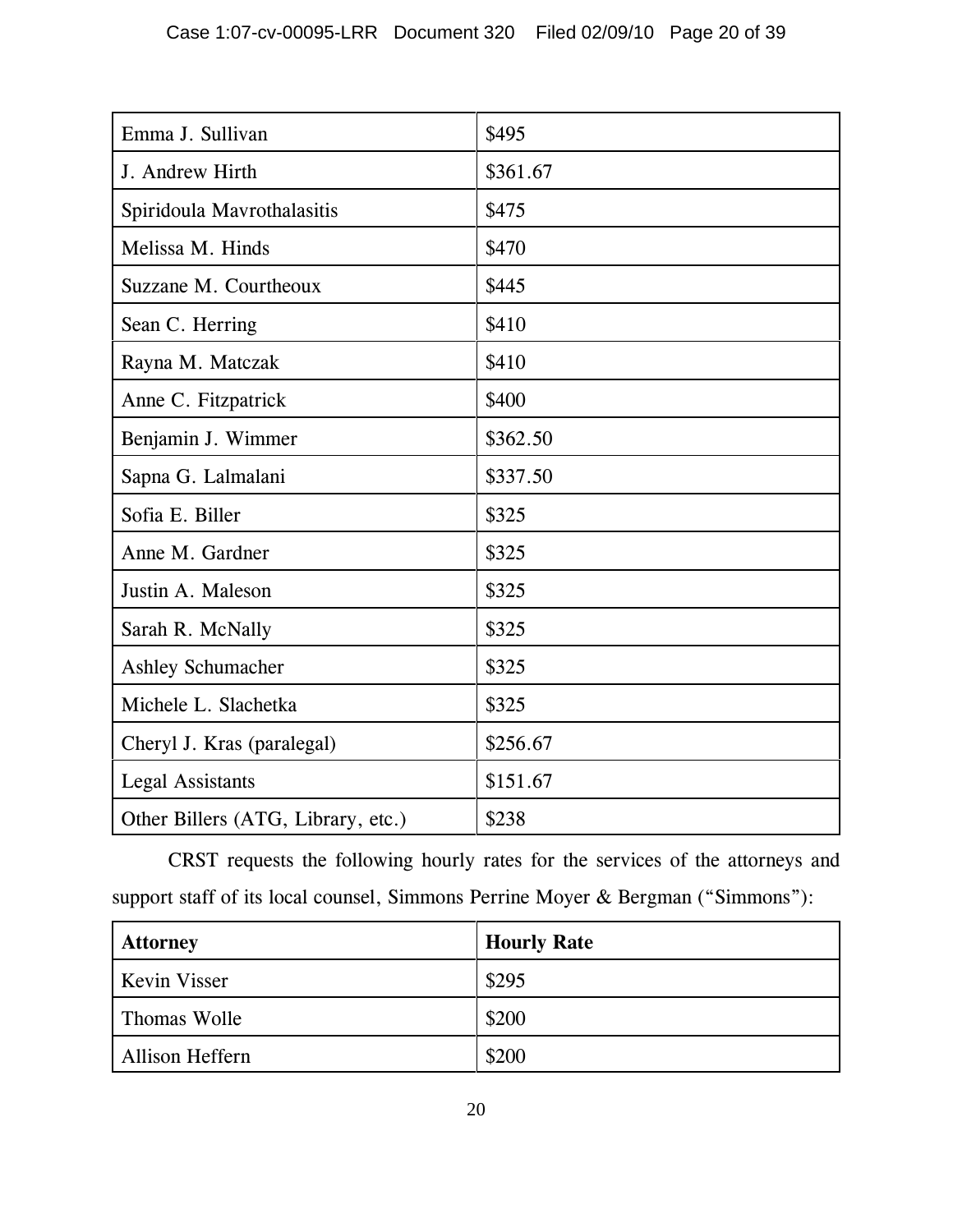| Iris Muchmore                     | \$240 |
|-----------------------------------|-------|
| Dawn Gibson                       | \$175 |
| Kelly Geerlings (legal assistant) | \$110 |
| Marcia Harris                     | \$165 |
| Brian Fagan                       | \$185 |
| Deb Foege (legal assistant)       | \$95  |
| Robert Hatala                     | \$200 |
| Webb Wassmer                      | \$200 |
| Eric Lam                          | \$200 |

The reasonable hourly rate is generally the "ordinary rate for similar work in the community where the case has been litigated." *Moysis*, 278 F.3d at 828-29 (quoting *Emery*, 272 F.3d at 1047). In some circumstances, however, the relevant market for determining a reasonable hourly rate may "extend beyond the local geographic community." *Casey*, 12 F.3d at 805. For example, in specialized areas of the law, the national market may provide a reasonable hourly rate. *Id.* Similarly, if a party is unable to retain local counsel, hourly rates may not be limited to the prevailing local rate. *See Avalon Cinema Corp. v. Thompson*, 689 F.2d 137, 140-41 (8th Cir. 1982) (explaining that counsel may not be limited to lower local rates if the movant shows that it was unable to retain local counsel despite a diligent, good faith effort).

CRST asks the court to apply a "national rate" to assess the reasonableness of Jenner's hourly rates. The EEOC argues that a national rate is inappropriate and asks the court to "reduce the hourly rates of Jenner's lawyers to the hourly rates sought by lawyers [at Simmons] with comparable experience." Fees Resistance at 13. CRST does not argue that it was impossible to retain competent local counsel to handle this case. Rather, CRST contends that a "national rate" is appropriate in this case because Jenner is "nationally recognized for its accomplishments in major complex litigation." Fees Brief at 12.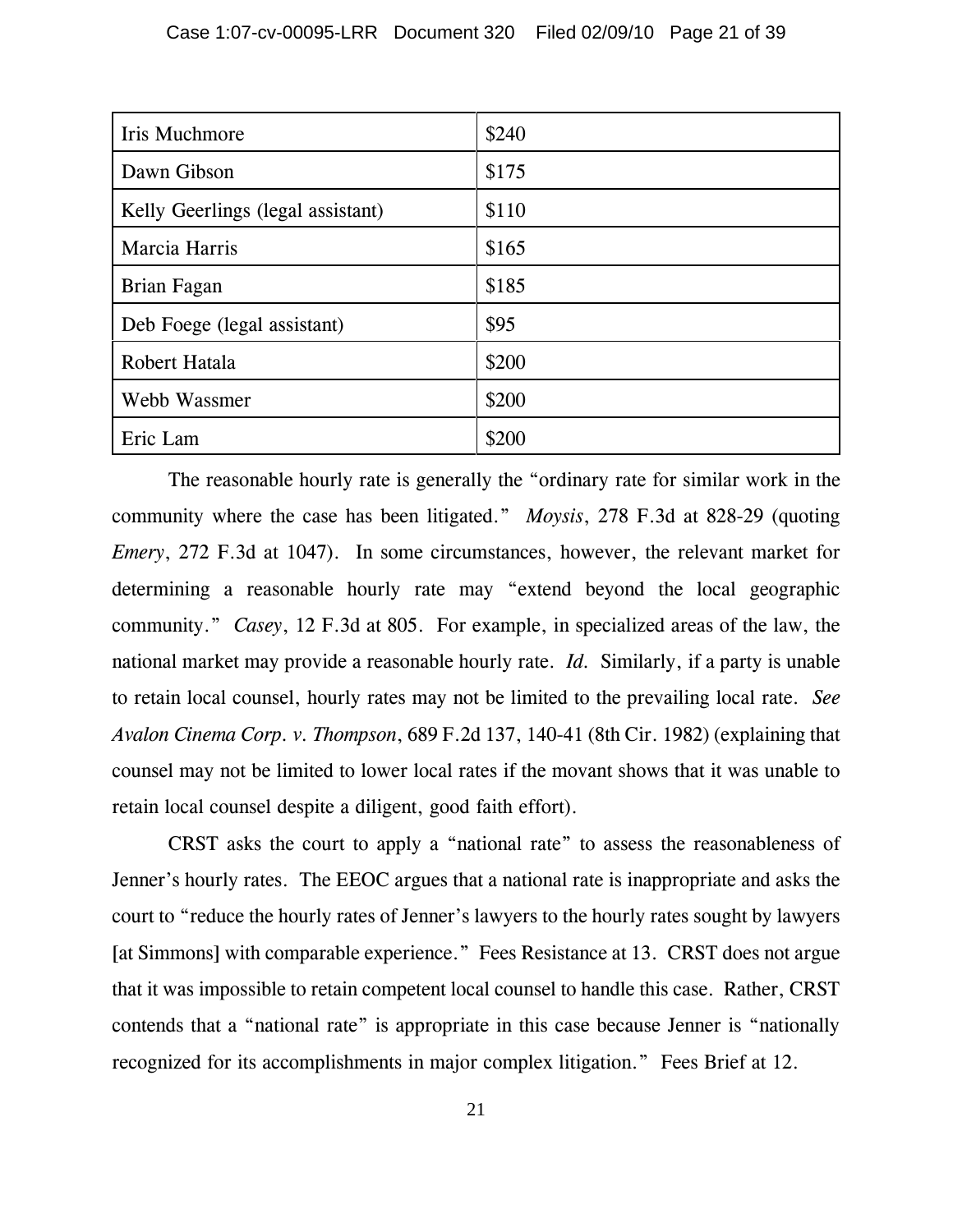Jenner's hourly rates are much higher than those charged by attorneys in this community. For example, Cheryl Kras, a Jenner paralegal, billed at a higher rate than all but one of the Simmons partners involved with this case. The lowest rate charged by Jenner associates, \$325, was higher than any Simmons partner. John Mathias, the lead Jenner partner in this case, billed at an average of \$825 per hour—approximately four times that charged by some Simmons partners involved with this case. In short, it is clear to the court that Jenner's hourly rates are not the "ordinary rate for similar work in the community where the case has been litigated." *Moysis*, 278 F.3d at 828-29. Having found that Jenner's hourly rates are unreasonable when judged against rates charged for similar work in the community, the court turns to consider whether a different standard should be applied.

The court finds that this case did not involve a specialized area of the law that prevented CRST from retaining local counsel. Thus, the court declines to apply a national rate on this basis. CRST offers only general information regarding Jenner's reputation in "major commercial litigation," the type of clients it typically represents or the backgrounds of its lawyers involved in this case. Fees Brief at 12. While the Jenner attorneys involved in this case, and the firm as a whole, certainly have extensive experience in "major commercial litigation," the court finds that such experience does not rise to the level of a "specialized" area of the law. *Cf. Planned Parenthood, Sioux Falls Clinic v. Miller*, 70 F.3d 517 (8th Cir. 1995) (per curiam) (applying Chicago market rate because attorneys "[did] this kind of work routinely" and were "leaders in the field of reproductive-rights  $law$ ").

In its Reply, CRST argues that a national rate is appropriate because several of the Jenner attorneys involved in this case are "affiliated" with the firm's "Labor & Employment" practice. Fees Reply at 7. The court finds that the participation of these attorneys does not warrant the application of a national hourly rate. Of the thirteen Jenner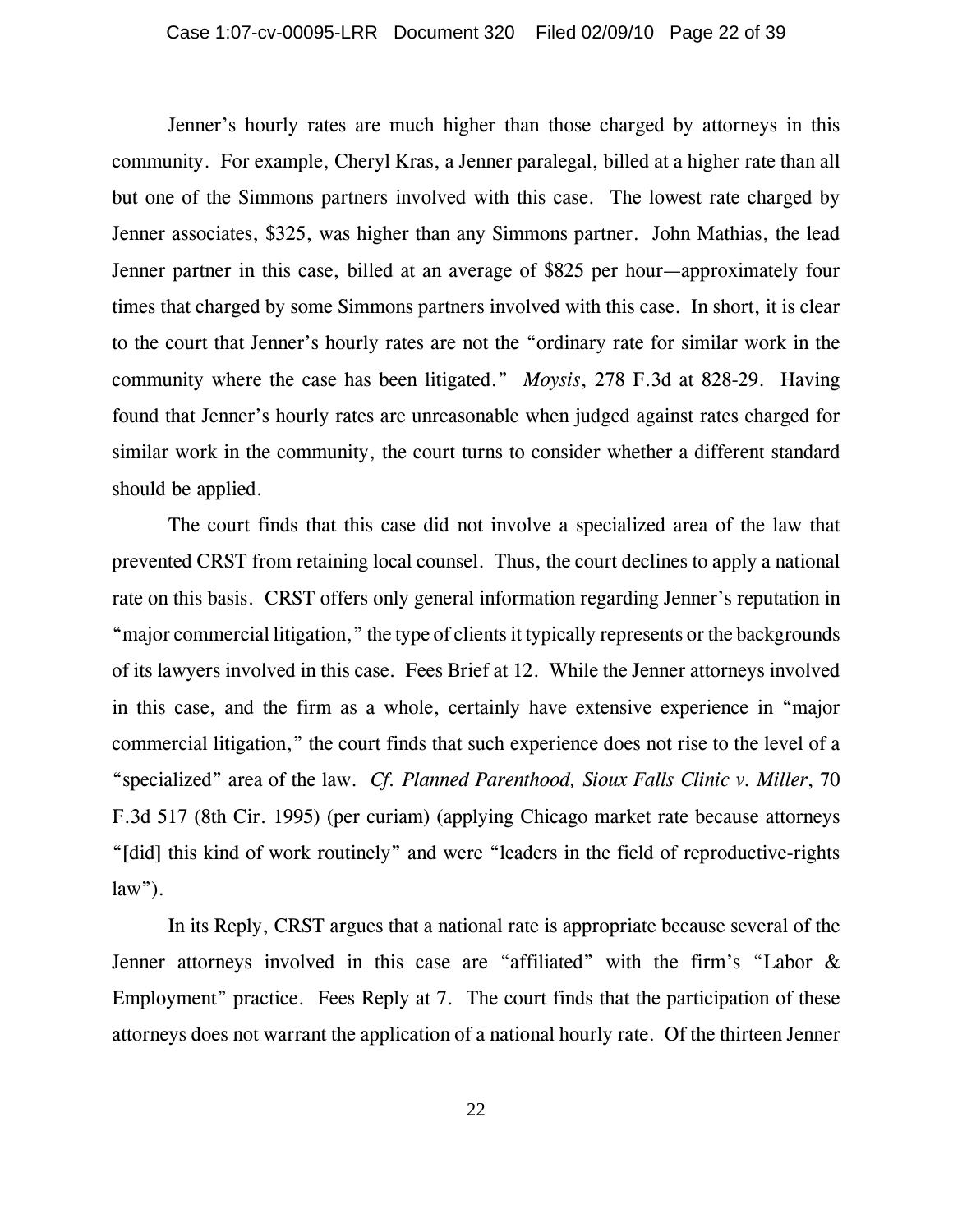partners that billed in this case, only two, Carla Rozycki and Richard Campbell, are affiliated with the "Labor & Employment" practice. The hours billed by Rozycki and Campbell constitute approximately 12% of the total hours billed by Jenner partners in this case. The court notes that several Jenner associates affiliated with the "Labor & Employment" practice also worked extensively on this case. However, as CRST itself notes, the Jenner attorneys affiliated with that practice worked only "25% of the total time that [Jenner] spent defending CRST." *Id.* at 8. The court also notes that several Simmons attorneys involved in this case, including partners Kevin Visser and Thomas Wolle, have significant experience in employment litigation, as do many other lawyers in this community. CRST has not shown that, despite a good faith effort to secure adequate local counsel, it was unable to do so. Accordingly, the court declines the apply a national rate based on the unavailability of competent local counsel.

The court notes that several factors in this case warrant a large fee award. Specifically, CRST's counsel successfully obtained a dismissal of the entire case. The case involved hundreds of allegedly aggrieved individuals and potentially massive liability to CRST. Jenner's attorneys have significant experience and outstanding reputations in large, high-stakes litigation. However, the court finds that Jenner's hourly rates are unreasonable in light of the prevailing rates for similar work in the community. CRST has failed to satisfy its burden to show that "the requested rates are in line with those prevailing in the community for similar services by lawyers of reasonably comparable skill, experience and reputation." *Blum*, 465 U.S. at 895 n. 11. The court also concludes that the circumstances do not warrant a departure from the general practice of computing a reasonable hourly rate based on the local community. As the Eighth Circuit Court of Appeals has explained:

> We do not . . . compute fees mechanically and without question on the basis of the hourly fee that a lawyer regularly charges in fact. It remains our duty to fix a fee that is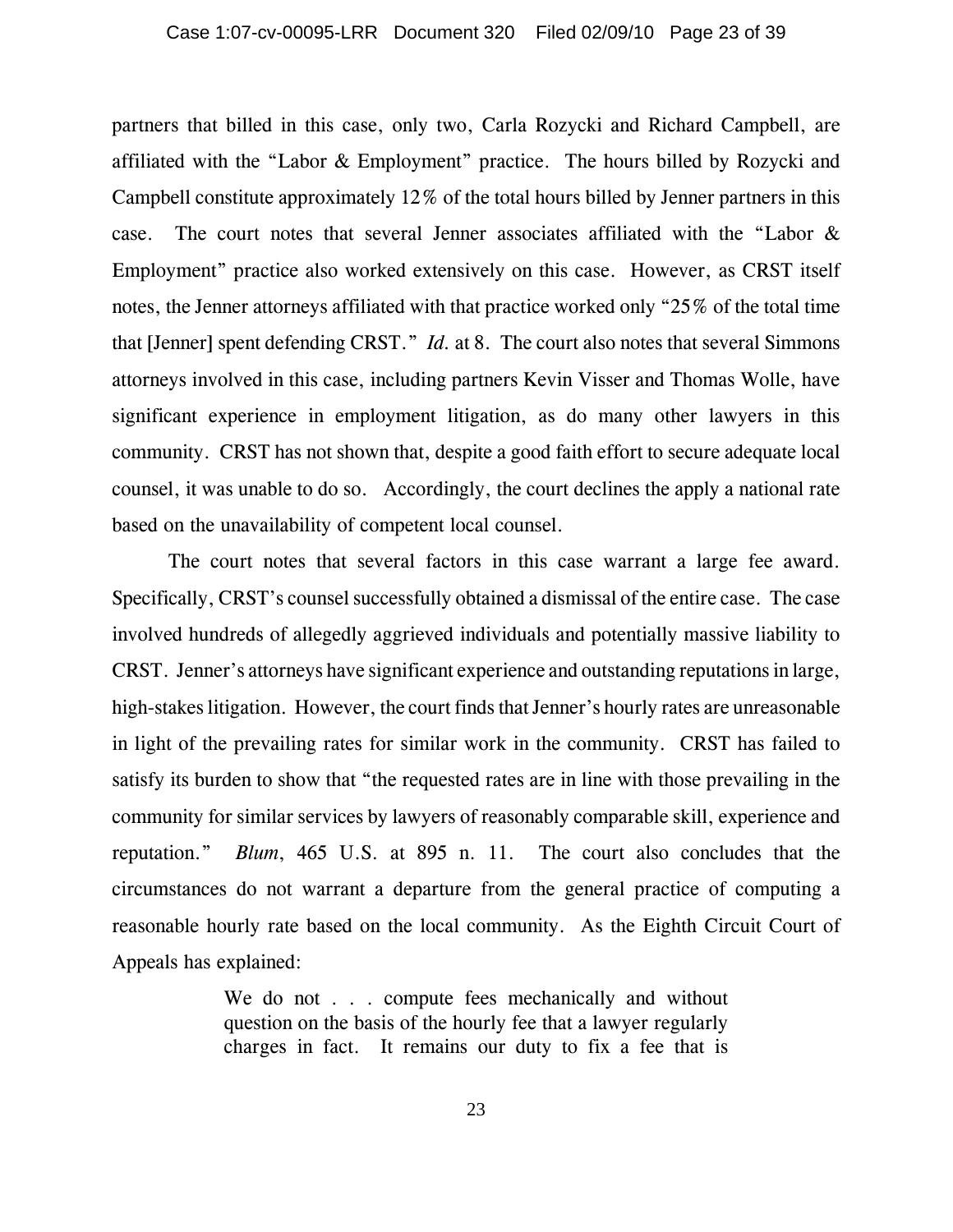reasonable and, as part of that process, to determine a reasonable hourly rate. Automatic acceptance of a lawyer's customary charge would be an abdication of our duty to supervise the conduct of the bar and do justice to the losing as well as to the winning side. This court does not accept the attorneys' usual billing rate as definitively fixing their billing rates for this litigation.

*Avalon Cinema Corp.*, 689 F.2d at 140 (citations and quotation marks omitted).

The court finds it is appropriate to reduce the rates charged by Jenner's attorneys and Jenner's personnel to levels comparable to that of the Simmons attorneys. Accordingly, the court shall reduce the hourly rates of Jenner partners to \$295 and the hourly rates of Jenner associates to \$175. The hourly rates of Jenner paralegals, legal assistants and other support staff are reduced to \$110. These hourly rates shall be used to calculate the lodestar.

### *b. Reasonable hours spent*

The EEOC argues that "CRST is not entitled to most of the fees it incurred because they could have been avoided." Fees Resistance at 8. Specifically, the EEOC contends that the theory on which CRST ultimately obtained dismissal of this suit—the EEOC's failure to investigate, make reasonable cause determinations and conduct conciliation efforts of specific allegations—could have been raised earlier. The EEOC argues that CRST could have avoided costly discovery and motion practice had this issue been raised earlier.

The court finds that this argument is without merit. CRST first raised these issues on November 6, 2008, when it filed its first "Motion Under Rule 16(f) for an Order to Show Cause Concerning the EEOC's Identification of Class Members" ("Motion to Show Cause") (docket no. 56). Specifically, CRST argued that "[t]he EEOC has effectively abdicated its responsibility to investigate potential claims before pursuing them and instead imposed a large, unfair burden to both CRST and the [c]ourt to sort things out." Brief in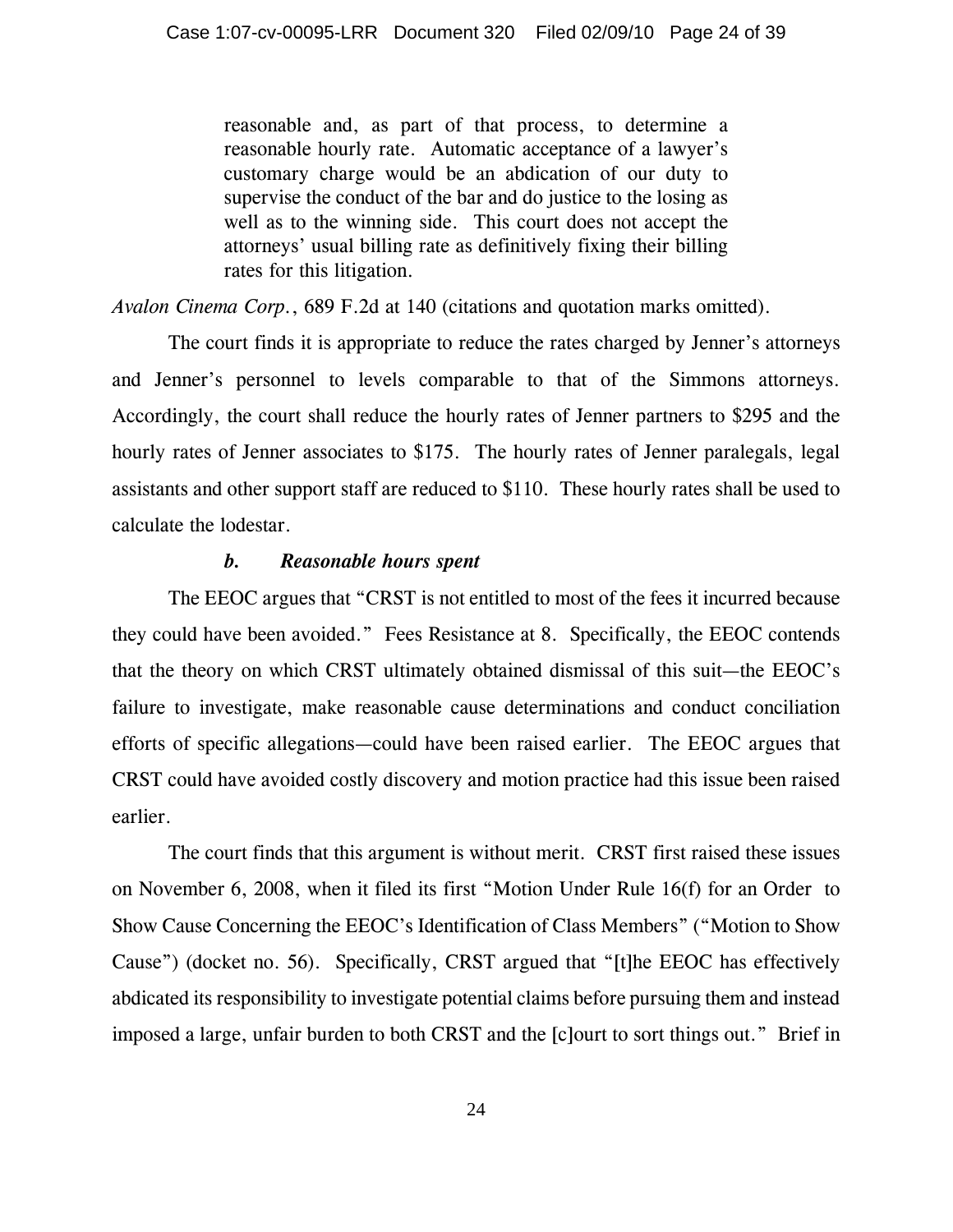Support of Motion to Show Cause (docket no. 56-1), at 9. The court declined to strike any of the allegedly aggrieved persons identified by the EEOC at that time because the EEOC represented that "it had a good faith belief that each and every one of the approximately 270 [allegedly aggrieved persons] ha[d] an actionable claim for sex discrimination." Order on Motion to Show Cause (docket no. 66), at 8. On April 30, 2009, the court dismissed the EEOC's pattern or practice claim. On May 8, 2009, CRST filed a "Motion for Leave to File Motion for Order to Show Cause Why [the EEOC's] Section 706 Claims on Behalf of Allegedly Aggrieved Persons Should Not Be Dismissed" (docket no. 217). CRST argued that, in light of the dismissal of the EEOC's pattern or practice claim, the "EEOC cannot show that it has satisfied Title VII's preconditions for filing suit on behalf of any individuals other than plaintiffs/interveners Starke and Peeples." *Id.* at 1. The EEOC's argument that CRST should have raised this issue earlier to avoid fees overlooks that fact that CRST raised it as early as November, 6, 2008, and again raised it shortly after the court dismissed the EEOC's pattern or practice claim, which the EEOC had relied upon to bring the claims of many of the allegedly aggrieved persons.

The EEOC does not otherwise object to the amount of hours spent on this case by CRST's counsel. CRST provided detailed documentation in support of these totals. After reviewing this documentation, the court finds that the hours expended by CRST's counsel on this case were largely reasonable. This case was exceptionally large and complex. It required significant discovery—nearly 200 depositions—and dozens of motions. The records also reveal that CRST's counsel efficiently utilized a range of attorneys, paralegals and legal assistants to perform work appropriate for their experience and expertise.

However, for the reasons set forth in Section V.B.5., *infra*, the court finds that the time expended by CRST's counsel to prepare for and participate in a mock jury exercise was unreasonable. The court has reviewed Jenner's billing statements and has identified the time entries related to the mock jury exercise. The billing records reveal that Jenner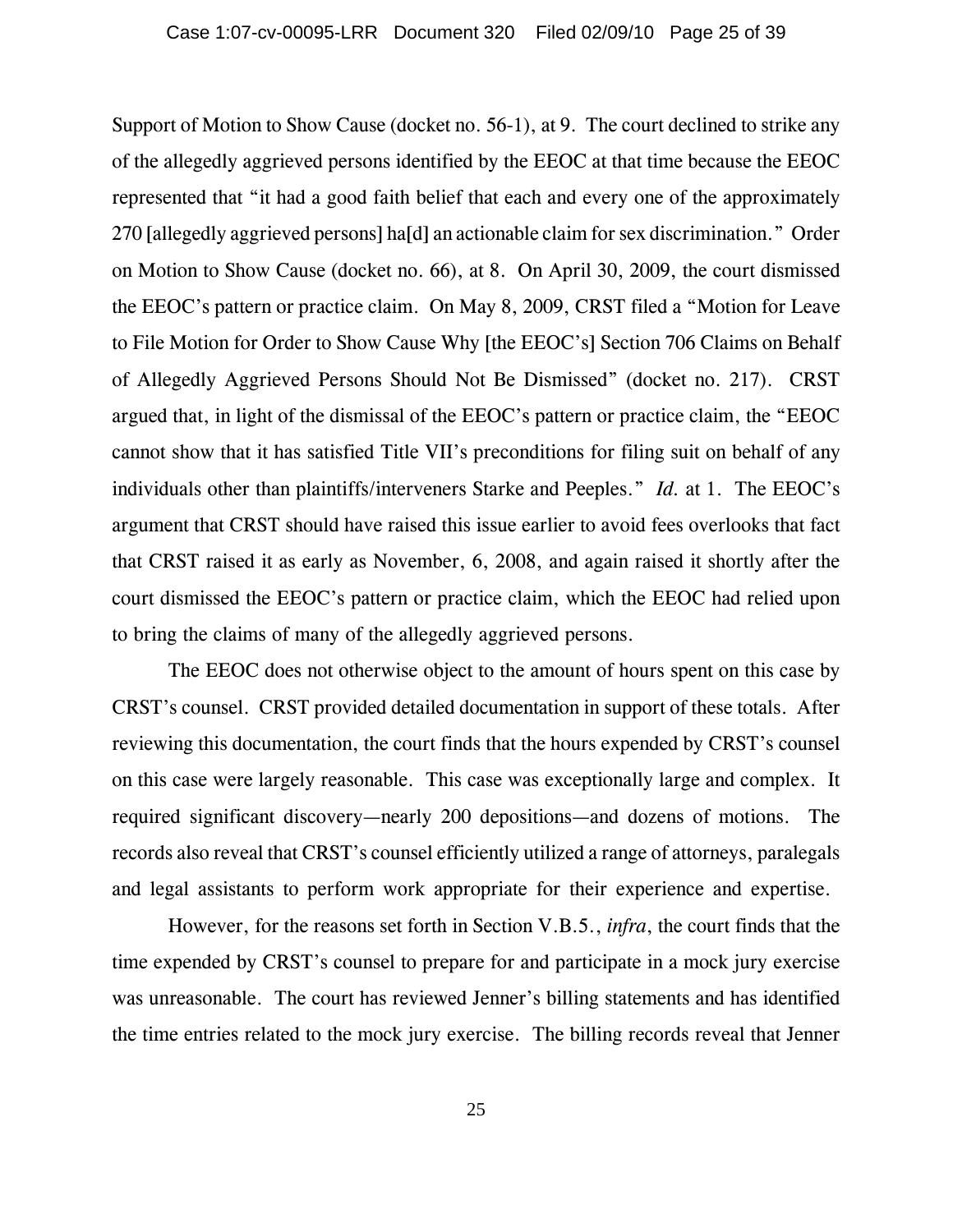attorneys billed \$62,823.75 for work exclusively related to the mock jury exercise. This amount must be adjusted based on the reasonable hourly rates determined by the court in Section V.A.4.a.i., *supra*. After adjustment, the fees charged by Jenner for work exclusively related to the mock jury exercise total \$25,687.50. The court shall exclude this amount from the award of attorneys' fees.

The billing records also reveal \$171,553.75 of time entries that include, among other tasks, work related to preparation for the mock jury exercise. After adjusting this amount based on the previously determined hourly rates, this amount totals \$74,048.75. However, because these entries also include one or more unrelated tasks, such as legal research and writing, it is impossible for the court to discern how much of this time was billed for work related to the mock jury exercise and how much was devoted to the other activities. Based on a review of these entries, the court concludes that it is appropriate to reduce this amount by half, or \$37,024.38, to account for the time billed for work related to the mock jury exercise. In sum, the court declines to award \$62,711.88 in attorneys' fees related to the mock jury exercise.

#### *c. Lodestar amounts*

Jenner attorneys and support staff billed a total of 18,005.75 hours on this case. CRST seeks a total of \$7,121,569.25 for this work. As previously discussed, the court reduces the hourly rates of Jenner attorneys to the rates of Simmons attorneys and staff. The converted rates are set forth below.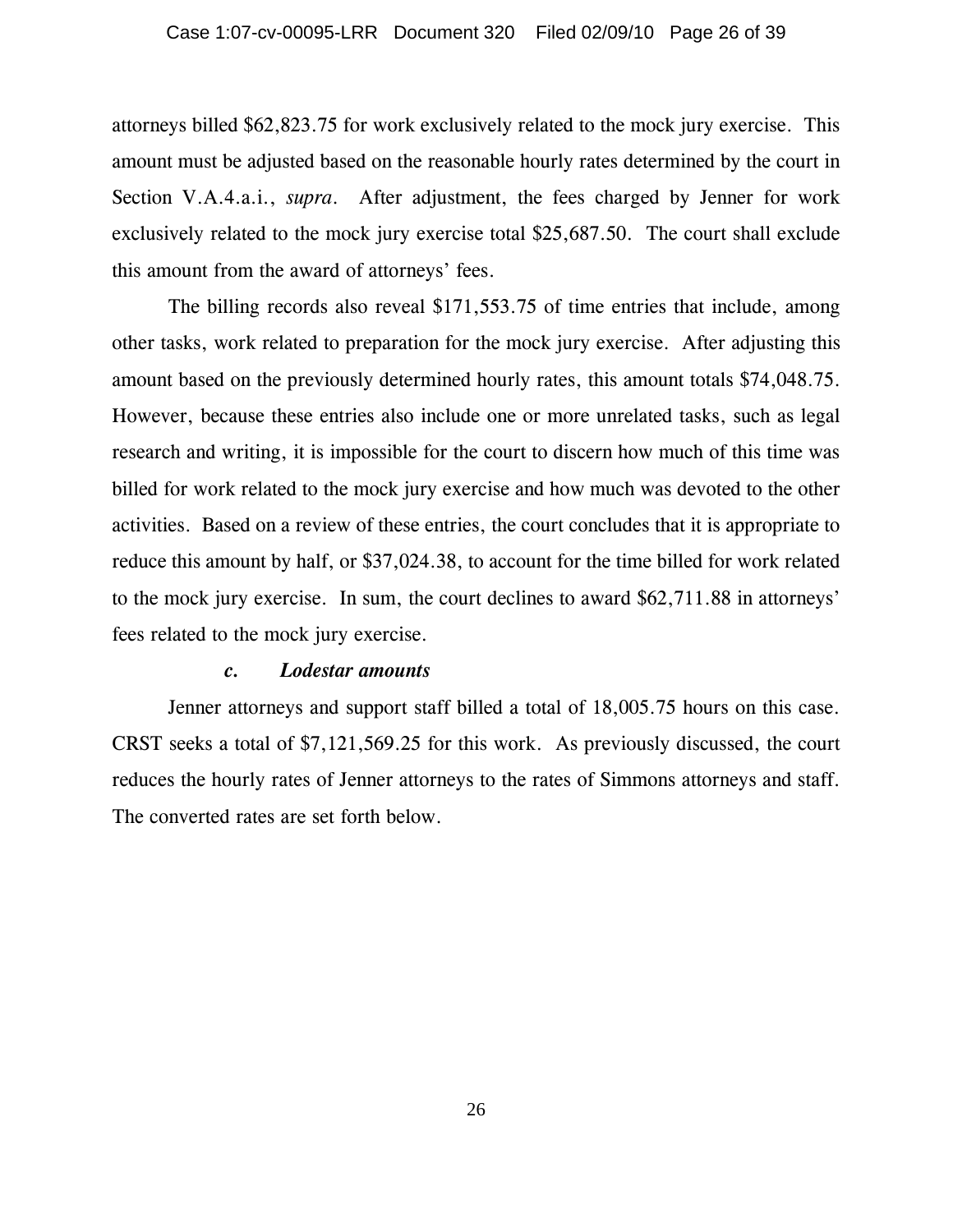| <b>Attorney</b>                      | <b>Hours</b> | <b>Reasonable</b><br>Rate | Reductions <sup>5</sup> | Award        |
|--------------------------------------|--------------|---------------------------|-------------------------|--------------|
| John H. Mathias<br>(partner)         | 625.25       | \$295                     | \$17,817.75             | \$166,631.00 |
| Robert T.<br>Markowski (partner)     | 1,591.00     | \$295                     | \$58,613.50             | \$410,731.50 |
| Terri L. Mascherin<br>(partner)      | 39.00        | \$295                     | \$3,044.25              | \$8,460.75   |
| <b>Barry Levenstam</b><br>(partner)  | 5.00         | \$295                     | \$0                     | \$1,475.00   |
| James T. Malysiak<br>(partner)       | 1,185.25     | \$295                     | \$60,049.50             | \$289,599.25 |
| Carla J. Rozycki<br>(partner)        | 181.50       | \$295                     | \$13,335.00             | \$40,207.50  |
| Richard P. Campbell<br>(partner)     | 618.25       | \$295                     | \$8,373.75              | \$174,010.00 |
| Brian D. Hansen<br>(partner)         | 133.00       | \$295                     | \$2,866.50              | \$36,368.50  |
| Sarah Hardgrove-<br>Koleno (partner) | 674.00       | \$295                     | \$882.00                | \$197,948.00 |
| Brent E. Kidwell<br>(partner)        | .50          | \$295                     | \$0                     | \$147.50     |

<sup>5</sup> The "Reductions" column reflects fees that Jenner billed to CRST, but, for various reasons, does not seek to recover in the Fees Motion. The court re-calculated the "Reductions" by determining the recoverable percentage of a timekeeper's rate and reducing the Reduction to keep it consistent with the timekeeper's reduced rate. For example, the court determined Mr. Mathias's "Reduction" as follows: (1) the court determined that the reasonable hourly rate of \$295 was 36% of Mr. Mathias's claimed hourly rate of \$825; (2) the court re-calculated the "Reduction" by multiplying the original "Reduction" of \$49,493.75 by 36%, which equals \$17,817.75.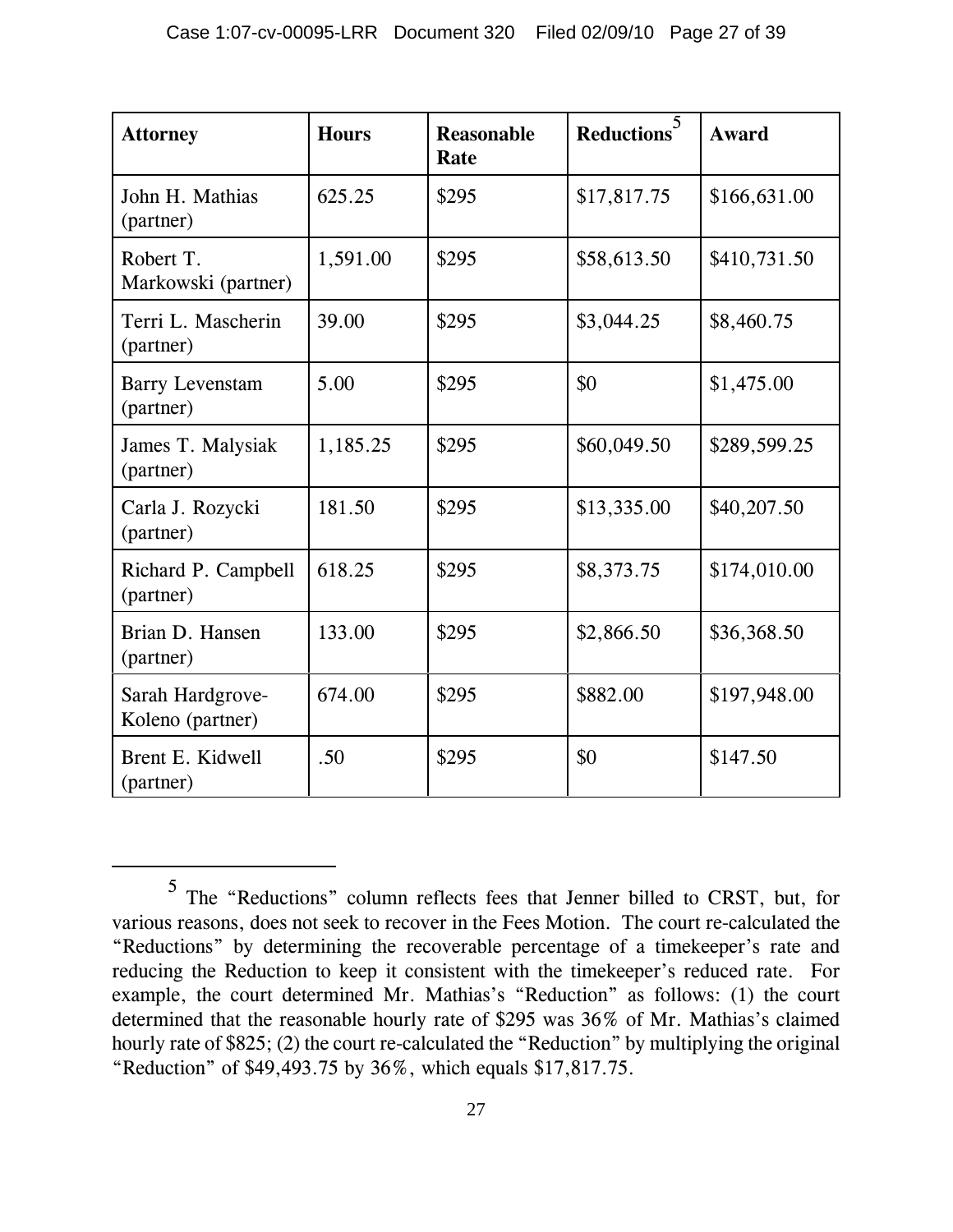| Sally K. Sears Coder<br>(partner)            | 1,409.25 | \$295 | \$51,891.00 | \$363,837.75 |
|----------------------------------------------|----------|-------|-------------|--------------|
| John P. Wolfsmith<br>(partner)               | 150.50   | \$295 | \$2,058     | \$42,339.50  |
| Emma J. Sullivan (of<br>counsel)             | 1,360.50 | \$295 | \$7,499.25  | \$393,848.25 |
| J. Andrew Hirth<br>(associate)               | 1,512.75 | \$175 | \$11,160    | \$253,571.25 |
| Spiridoula<br>Mavrothalasitis<br>(associate) | 316.25   | \$175 | \$2,021.13  | \$53,322.62  |
| Melissa M. Hinds<br>(associate)              | 4.00     | \$175 | \$0         | \$700.00     |
| Suzanne M.<br>Courtheoux<br>(associate)      | 108.00   | \$175 | \$1,128.08  | \$17,771.92  |
| Sean C. Herring<br>(associate)               | 78.00    | \$175 | \$0         | \$13,650     |
| Rayna M. Matczak<br>(associate)              | 156.25   | \$175 | \$0         | \$27,343.75  |
| Anne C. Fitzpatrick<br>(associate)           | 364.25   | \$175 | \$0         | \$63,743.75  |
| Benjamin J. Wimmer<br>(associate)            | 267.50   | \$175 | \$900.00    | \$45,912.50  |
| Sapna G. Lalmalani<br>(associate)            | 807.25   | \$175 | \$2,730     | \$138,538.75 |
| Sofia E. Biller<br>(associate)               | 10.75    | \$175 | \$0         | \$1,881.25   |
| Anne M. Gardner<br>(associate)               | 88.50    | \$175 | \$0         | \$15,487.50  |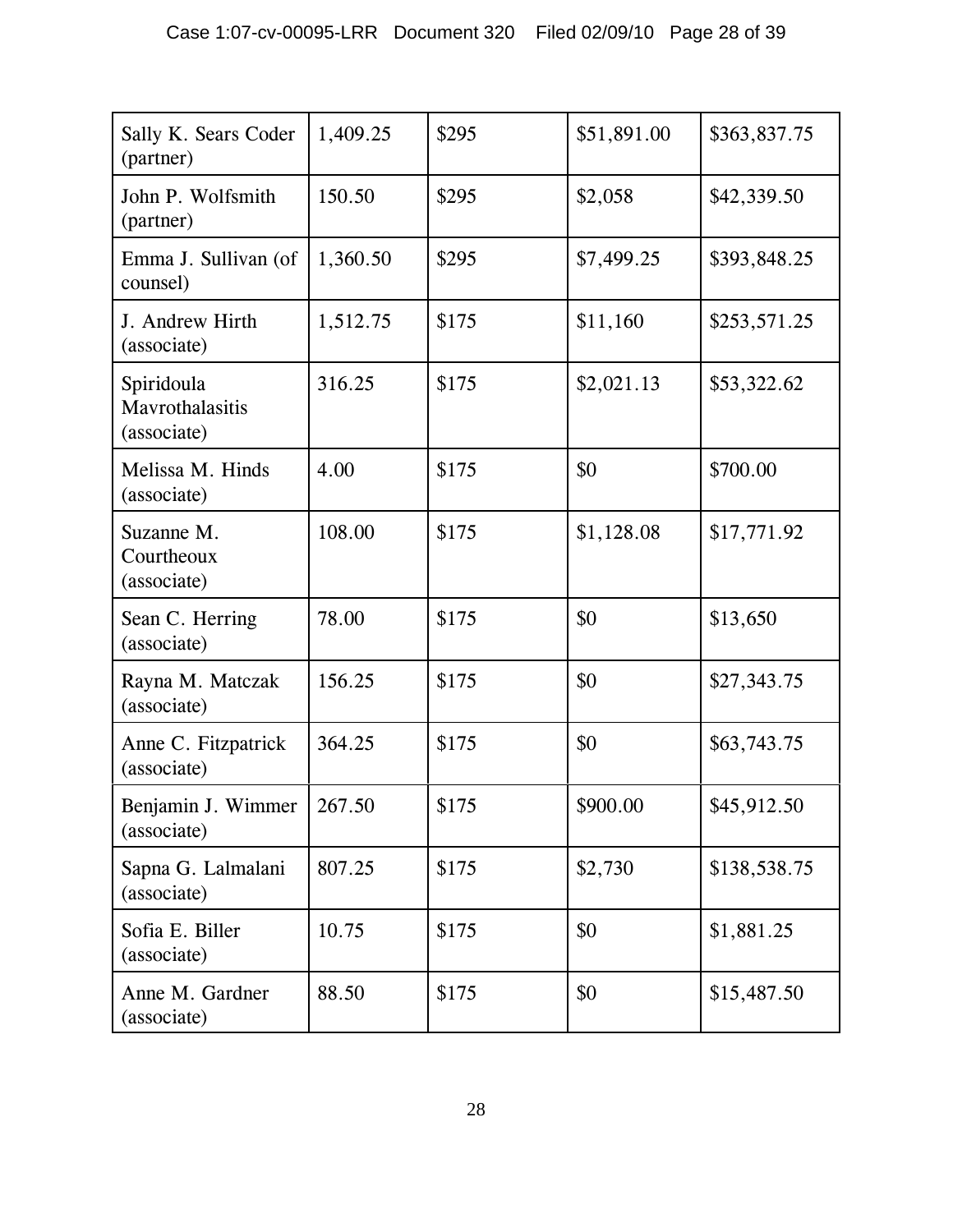| Justin A. Maleson<br>(associate)       | 216.75    | \$175 | \$0         | \$37,931.25    |
|----------------------------------------|-----------|-------|-------------|----------------|
| Sarah R. McNally<br>(associate)        | 53.75     | \$175 | \$0         | \$9,406.25     |
| Ashley M.<br>Schumacher<br>(associate) | 734.00    | \$175 | \$2,193.75  | \$126,256.25   |
| Michele L. Slachetka<br>(associate)    | 1,028.00  | \$175 | \$2,193.75  | \$177,706.25   |
| Cheryl J. Kras<br>(paralegal)          | 2,273.50  | \$110 | \$12,989.23 | \$237,095.77   |
| <b>Legal Assistants</b>                | 1,961     | \$110 | \$3,164.55  | \$212,545.45   |
| Other Billers (e.g.,<br>Library)       | 51.25     | \$110 | \$0         | \$5,637.50     |
| <b>Totals</b>                          | 18,005.75 |       |             | \$3,564,106.51 |

The above hours, multiplied by the reasonable hourly rates, total \$3,564,106.51 in attorneys' fees. The court deducts \$62,711.88 from this amount for fees billed by Jenner attorneys related to the mock jury exercise. This yields a lodestar amount of \$3,501,394.63 in attorneys' fees for the services of Jenner.

Simmons attorneys and support staff billed a total of 2,507.66 hours working on this case at rates ranging from \$95 to \$295. CRST seeks a total of \$502,977.02 for this work. The EEOC does not object to the hourly rates charged by the Simmons attorneys or staff. The court finds that the hourly rates and hours billed by Simmons are reasonable and consistent with the prevailing market rate for similar work in the community. Accordingly, the court shall award CRST \$502,977.02 in attorneys' fees billed by Simmons.

# *5. Summary*

The court has calculated a lodestar amount of \$3,501,394.63 for Jenner's services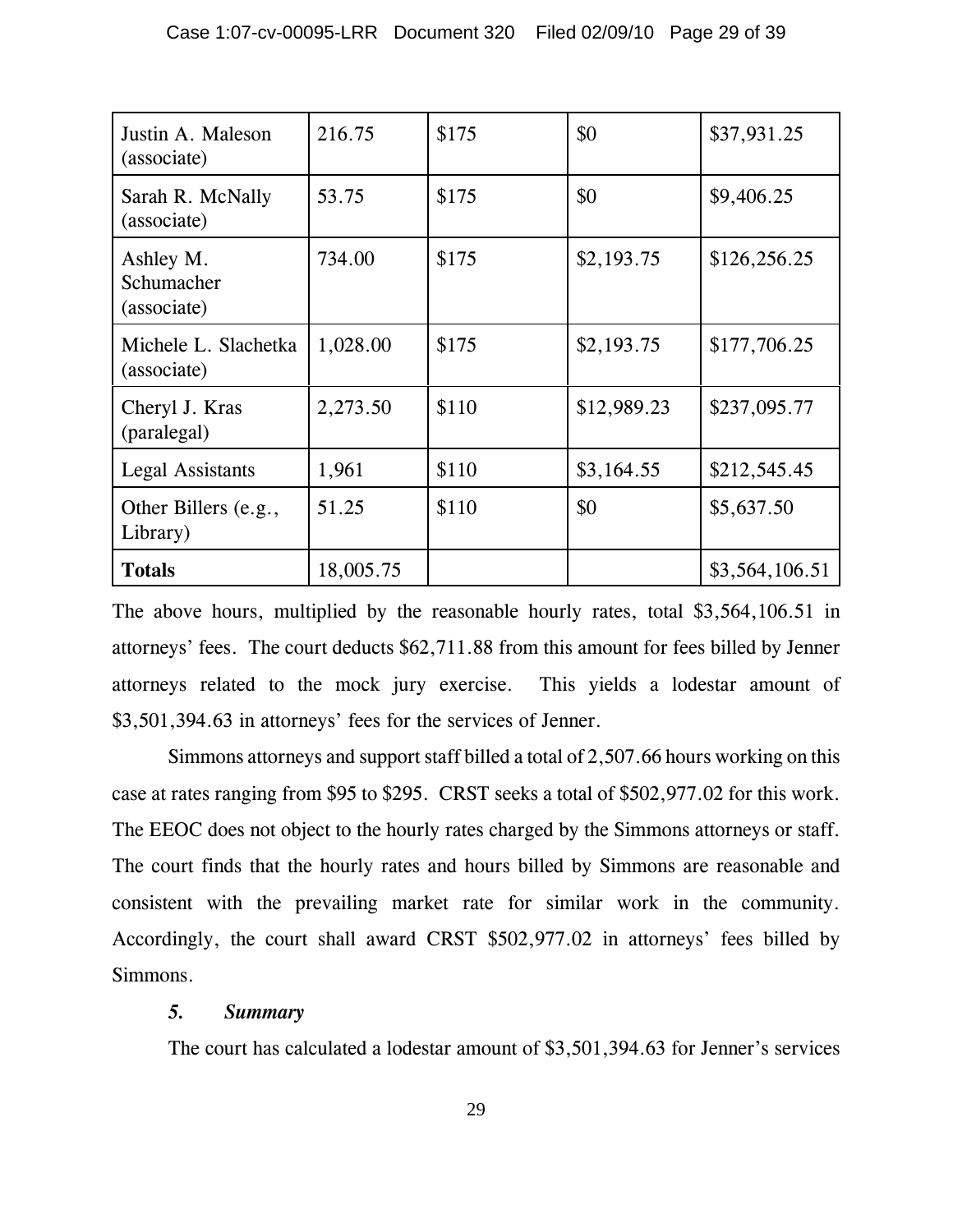and a lodestar amount of \$502,977.02 for Simmons' services. This yields a total of \$4,004,371.65 in attorneys' fees.

#### *B. Reasonable out-of-pocket expenses*

CRST asks the court to award it \$816,864.95 for out-of-pocket expenses incurred by its attorneys. These expenses are comprised of the following: long distance telephone expenses, messenger and overnight express, fees for investigators, expert witness fees, mock jury fees, computer legal research, postage, travel and related expenses, demonstrative aids for trial, fees incurred in preparation of the Fees Motion, costs for videotaped depositions,  $\frac{6}{5}$  costs to convert depositions to DVD and costs for "exemplification and copies of papers[.]"<sup>7</sup> Fees Supplement at 4. "[R]easonable out-of pocket expenses of the kind normally charged to clients by attorneys," but not recoverable as costs under 28 U.S.C. § 1920, may be "included as part of the reasonable attorney's fees awarded." *Pinkham v. Camex, Inc.*, 84 F.3d 292, 294-95 (8th Cir. 1996); *see also Goss Int'l Corp. v. Tokyo Kikai Seisakusho, Ltd.*, No. C00-35-LRR, 2004 WL 1234130, at \*6 (N.D. Iowa June 2, 2004) (Reade, C.J.) ("Reasonable out-of-pocket expenses incurred by an attorney which normally would be charged to a fee-paying client ordinarily are includable in a statutory award of fees.").The EEOC argues that certain expenses should be disallowed in their entirety while others should be disallowed due to documentation problems.The court shall address each of these expenses, in turn.

 $^6$  This amount includes \$70,855.52 for expenses incurred to videotape depositions. As discussed in Section IV.B, *supra*, CRST also seeks this amount as costs under 28 U.S.C. § 1920. In light of the court's conclusion that this expense is not recoverable under § 1920, CRST asks that this expense "be considered as attorneys' fees in the event the Court does not award them pursuant to § 1920." Fees Supplement at 2.

<sup>7</sup> In the Fees Motion, CRST seeks \$569,564.64 for expenses. In the Fees Supplement, CRST asks the court to award an additional \$247,300.31, because the Clerk declined to award these expenses as costs pursuant to 28 U.S.C. § 1920.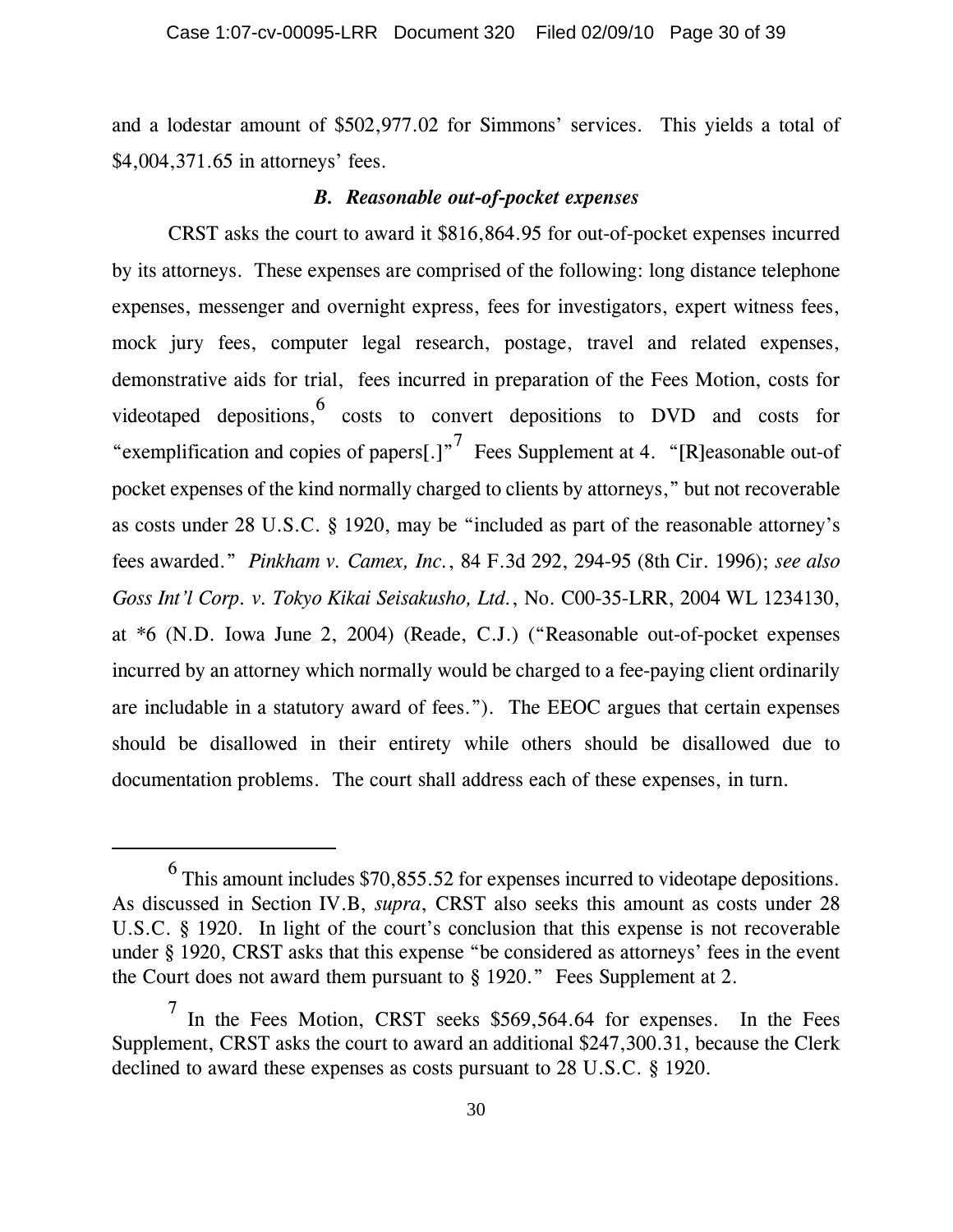#### *1. Long distance telephone expenses*

CRST seeks \$176.17 in long distance telephone expenses. The EEOC does not specifically object to this expense. The court finds that these charges are adequately documented and reasonable. Therefore, the court shall award CRST \$176.17 for long distance telephone expenses as part of the attorneys' fee award.

## *2. Messenger and overnight express*

CRST seeks \$5,127.86 in messenger and overnight delivery expenses. The EEOC does not specifically object to this expense. The court finds that these charges are adequately documented and reasonable. Accordingly, the court shall award CRST \$5,127.86 for messenger and overnight expenses as part of the attorneys' fee award.

## *3. Investigator fees*

CRST also seeks to recover fees it spent to employ investigators. CRST argues that investigators were "necessary to the litigation in order to locate and interview witnesses." Fees Brief at 21. CRST has been billed \$103,523.07 for private investigation work. Apparently, CRST is "disputing that amount, and believes that it should have been invoiced for no more than \$62,183.67." *Id.* at 22. Accordingly, CRST asks the court to award it \$62,183.67 for its private investigator fees.

The EEOC argues that the investigators were unnecessary. Specifically, the EEOC contends that much of the investigative work took place after the close of discovery and involved "newly identified witnesses" that the EEOC argues could not have been used at trial. Fees Resistance at 15. Alternatively, the EEOC argues that the investigator fees should be "substantially reduced" because the investigators billed excessive hours and charged "exorbitant" hourly rates. *Id.* at 15-16.

Investigator fees are recoverable as out-of-pocket expenses that would ordinarily be passed onto the client. *See, e.g., Knutson v. Ag Processing, Inc.*, 273 F. Supp. 2d 961, 1021-22 (N.D. Iowa 2003) (awarding as reasonable out-of-pocket expenses fees to retain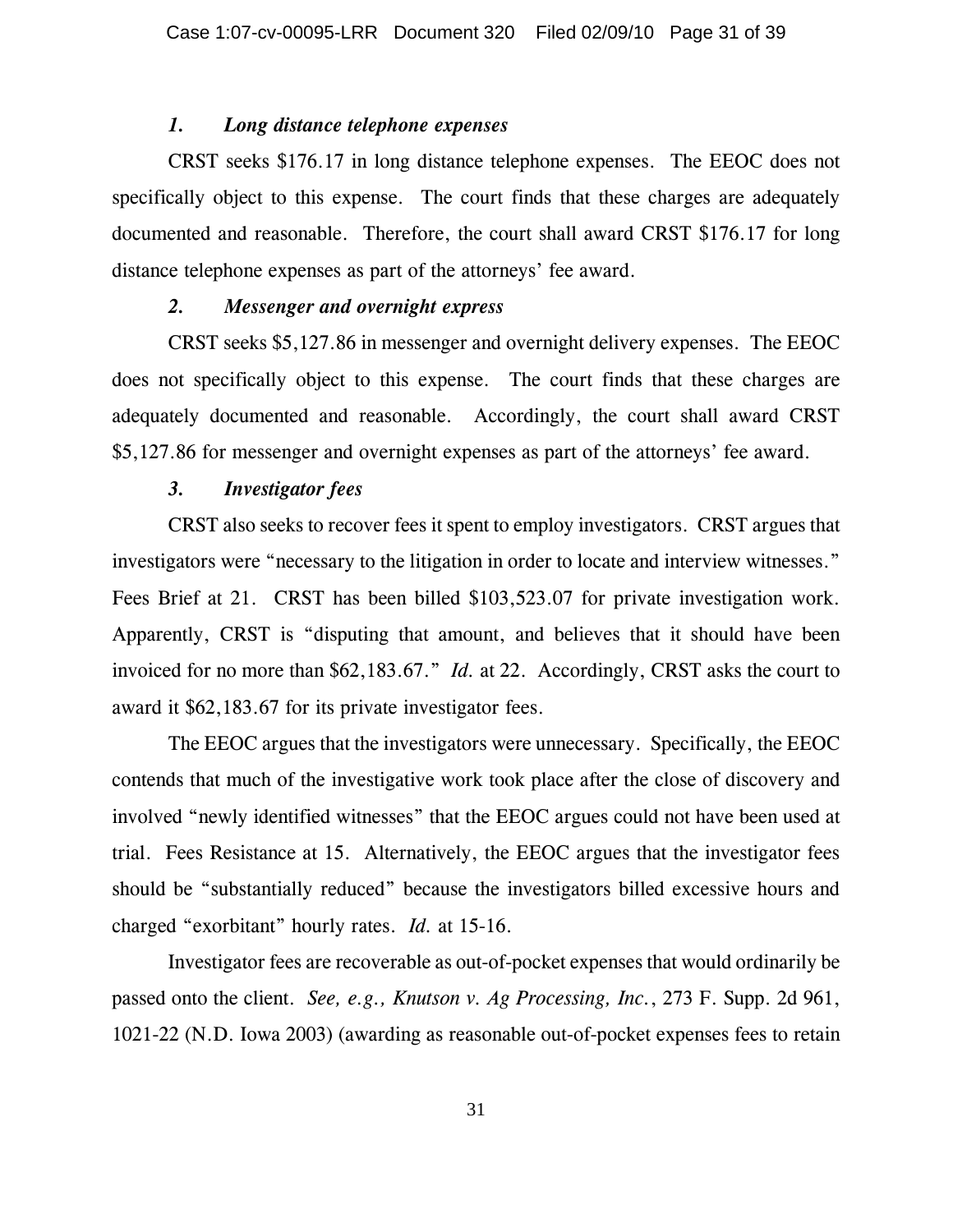a "legal investigator" who interviewed witnesses, performed witness preparation and prepared documents) *rev'd on other grounds*, 394 F.3d 1047 (8th Cir. 2005). CRST contends it used the investigators to locate the individuals accused of sexual harassment, as well as "other individuals who may have had knowledge of certain claims[.]" Fees Reply at 9. CRST claims that locating and interviewing these people was difficult because: (1) many of the allegedly aggrieved persons identified "new and additional harassers" during discovery; (2) many of the accused individuals no longer worked for CRST; (3) the witnesses were "dispersed across the country"; and (4) CRST had "a tight time frame" in which to conduct its investigation. *Id.*

The court finds that CRST's use of investigators was warranted and reasonable in this case. Due to the large number of allegedly aggrieved persons and alleged harassers, the geographic disparity of these individuals and the fact that more than one hundred of the alleged harassers no longer worked at CRST, the use of private investigators was appropriate.

The court also rejects the EEOC's argument that the investigator fees should be "substantially reduced" either because the number of hours billed by the investigators was excessive or because their hourly rates were "exorbitant." Fees Resistance at 15-16. Specifically, the EEOC argues that, "[g]iven the excessive time spent supervising rather than actually investigating, the number of investigator hours should be reduced by 50%." *Id.* at 16. The court disagrees that investigator fees associated with monitoring and assigning investigative work should be excluded or reduced. The employment of numerous investigators in various parts of the country undoubtedly required supervision and coordination. In fact, the supervision likely *improved* the efficiency of the investigators' work by preventing duplicative or needless effort. Finally, the court finds that the hourly rates paid to the investigators were reasonable. The hourly rates ranged from \$105 to \$300. These rates are reasonable for the tasks performed, which included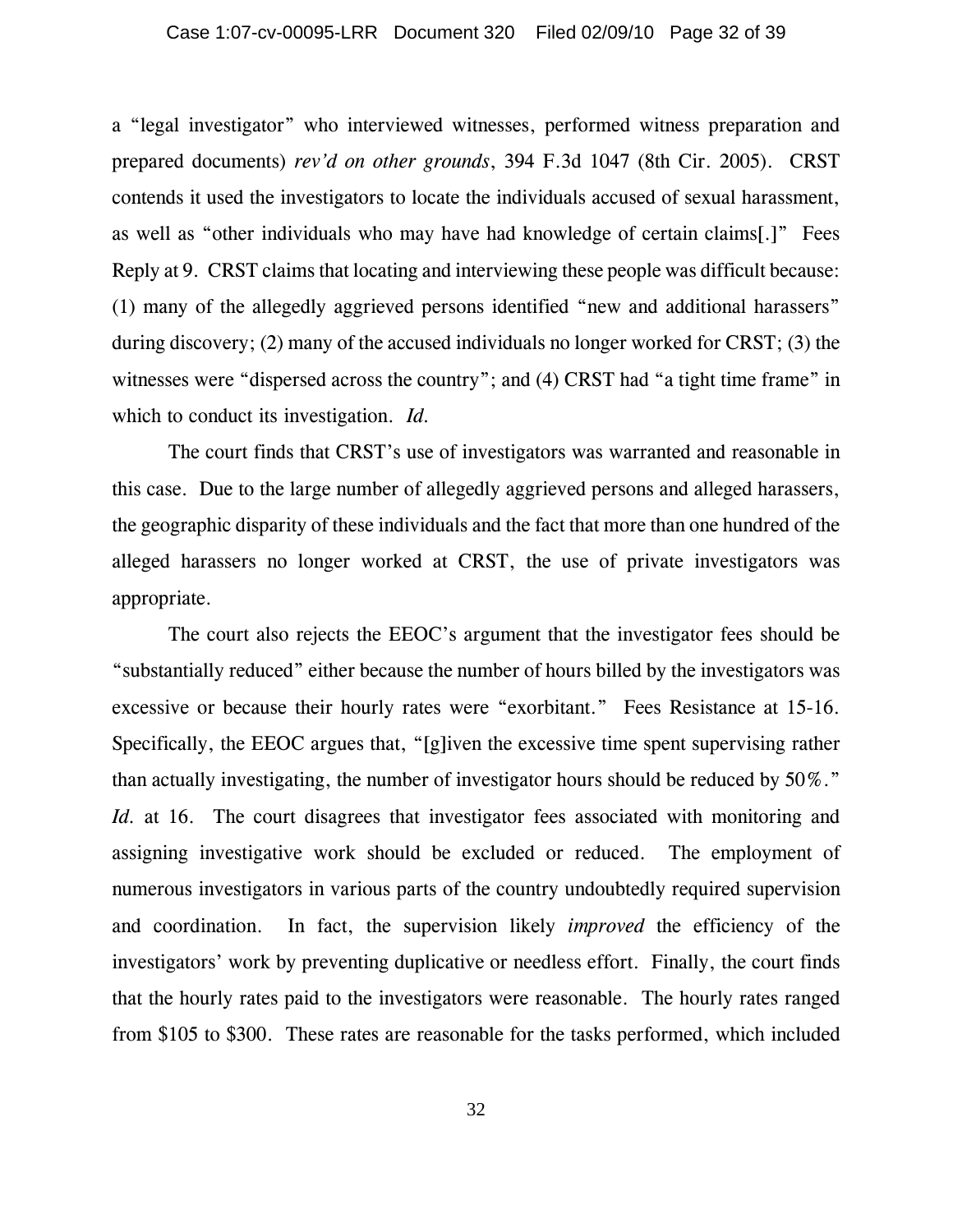locating and interviewing witnesses and drafting memoranda to summarize the investigation. Further, CRST has elected to not seek more than \$40,000 in investigative fees because it found certain hourly rates objectionable. Accordingly, the court shall award CRST \$62,183.67 in out-of-pocket expenses for investigator fees as part of its attorneys' fees award.

#### *4. Expert witness fees*

CRST seeks \$242,212.22 in expert witness fees for the work of two expert witnesses CRST. This amount consists of \$104,866.66 billed by Dr. Jone McFadden Papinchock, an expert in "Industrial and Organizational Psychology." Fees Brief at 22. Dr. Papinchock's work included research and analysis of CRST's sexual harassment policies and practices, consultation with CRST's counsel, preparation of an expert report and deposition testimony. The remaining \$137,345.56 in expert fees are sought for the work of Dr. Mary Dunn Baker. Dr. Baker has a Ph.D. in Economics. Dr. Baker prepared an expert report and conducted statistical analyses of the gender composition of CRST's workforce and the frequency of sexual harassment at CRST. CRST submitted documentation of these expenses, including invoices and detailed billing reports.

The EEOC objects to the expert witness fees to the extent that they could have been avoided if CRST had moved for and obtained dismissal of this case at an earlier stage. For the reasons stated in Section V.A.4.b., *supra*, the court rejects this argument. The court has reviewed the documentation of these expenses and finds that the fees are reasonable. Accordingly, the court shall award CRST \$242,212.22 as an out-of-pocket expense for expert witness fees.

# *5. Mock jury fees*

CRST seeks an award of \$74,640.23 for fees expended on a mock jury exercise. CRST contends that the mock jury exercise was "reasonably necessary to address the complex and complicated issues, significant strategic decisions, novel issues, and sheer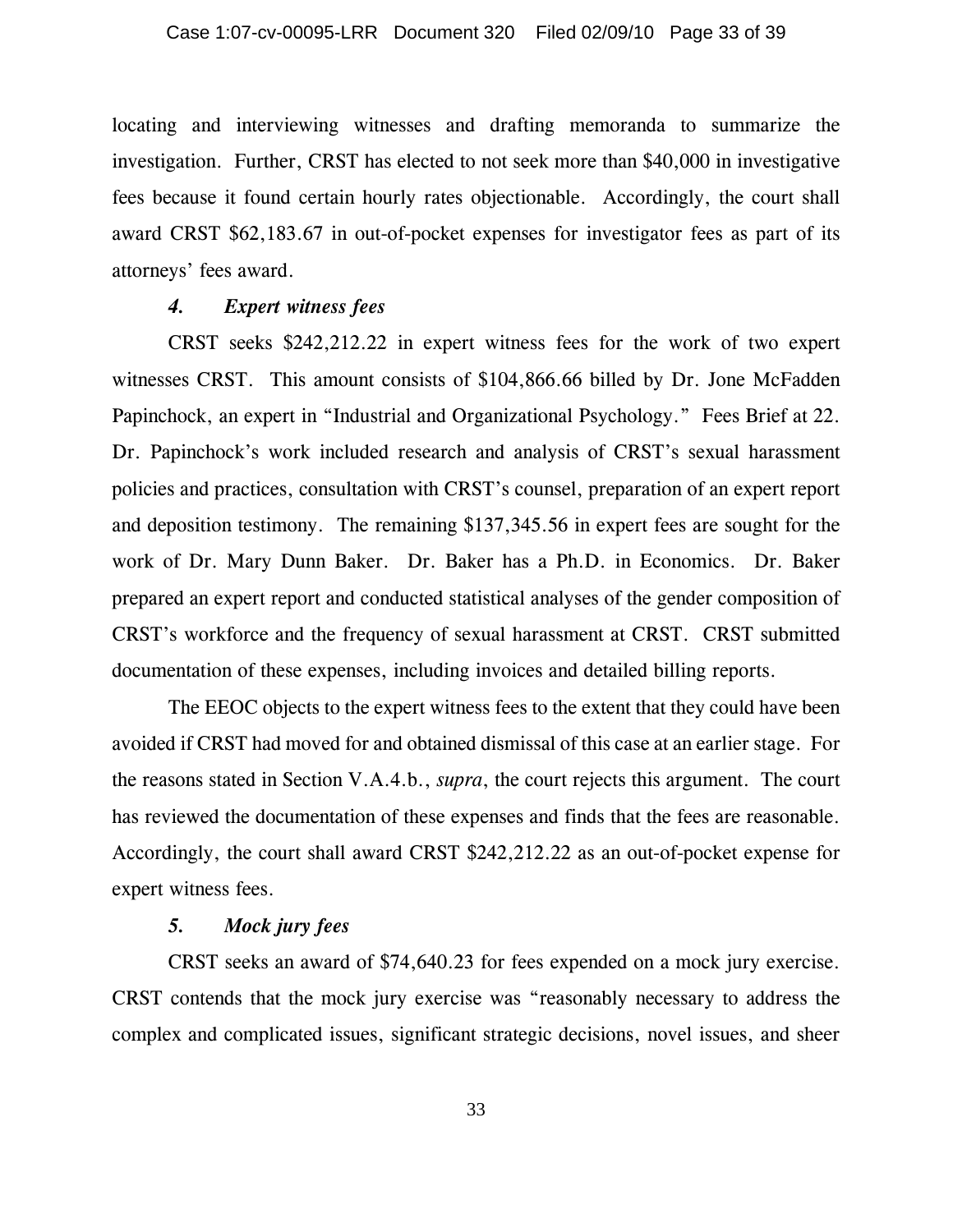volume of claims involved in this case, including the potential for a jury to hear arguments regarding claims of over 156 women, testimony of up to 405 witnesses, and presentation of up to 3,043 exhibits." *Id.* at 24. CRST states that it held the exercise before the court ruled on its dispositive motions and that, although this case did not ultimately go to trial, the exercise "provided significant value to CRST's litigation strategy, including its drafting of the Pretrial Order, witness and exhibit lists, and motions *in limine*." *Id.* CRST submitted documentation of this expense. The EEOC does not object to the propriety of an award for the mock jury exercise or to the specific amount sought.

Several courts have awarded expenses for the costs of a "mock jury" or similar exercise. *See Confederated Tribes of Siletz Indians of Or. v. Weyerhaeuser Co.*, No. CV 00-1693-A, 2003 WL 23715982, at \*8 (D. Or. Oct. 27, 2003) (collecting cases) *vacated on other grounds*, *Weyerhaeuser Co. v. Ross-Simmons Hardwood Lumber Co., Inc.*, 549 U.S. 312 (2007). However, the court finds that CRST's decision to conduct a mock jury was not reasonably necessary to further the litigation in this case. *See Goss*, 2004 WL 1234130, at \*7 (denying reimbursement for attorneys' fees or expenses incurred in connection with a mock jury exercise). Accordingly, the court denies CRST's request for \$74,640.23 in expenses for the mock jury exercise.

#### *6. Computer legal research*

CRST seeks an award of \$70,780.61 in computerized legal research expenses. However, it is well-settled in the Eighth Circuit that "computer-aided research, like any other form of legal research, is a component of attorneys' fees and cannot be independently taxed as an item of cost in addition to the attorneys' fee award." *Standley v. Chilowee R-IV Sch. Dist.*, 5 F.3d 319, 325 (8th Cir. 1993) (quoting *Leftwich v. Harris-Stowe State College*, 702 F.2d 686, 695 (8th Cir. 1983). "[C]omputer-based legal research must be factored into the attorneys' hourly rate, hence the cost of the computer time may not be added to the fee award." *Id.* Accordingly, CRST is not entitled to any award for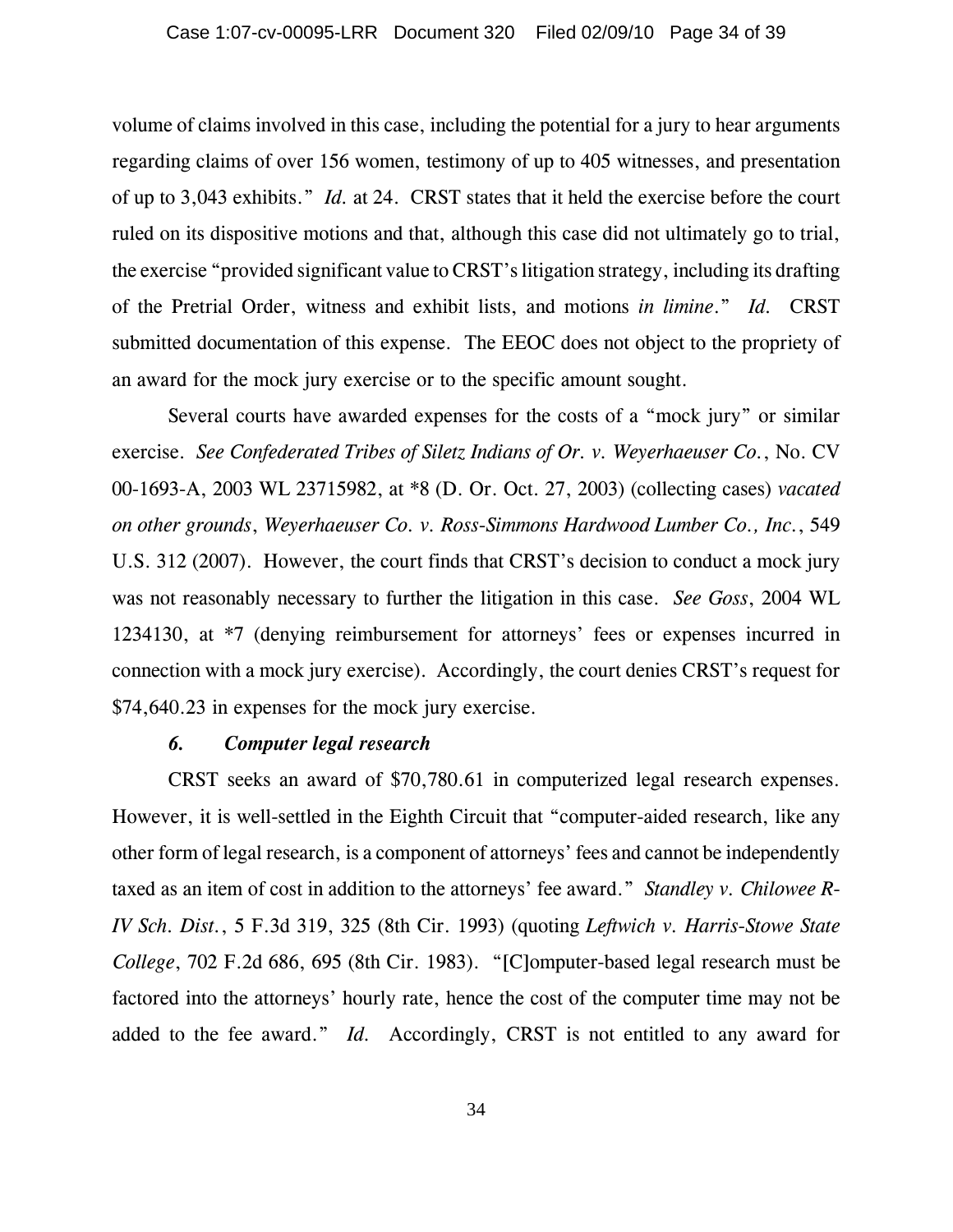computer-based legal research.

#### *7. Postage*

CRST seeks \$49.84 for postage expenses incurred by Jenner and billed to CRST. The EEOC does not object to this expense or the amount CRST requests. The court finds that this expense is reasonable. Accordingly, the court shall award CRST \$49.84 in postage expenses as part of the attorneys' fee award.

## *8. Travel and related expenses*

CRST seeks \$34,914.06 in compensation for travel expenses. This amount includes costs incurred to attend hearings, depositions and to review documents, as well as "meals while out of the office." Fees Brief at 25. The EEOC objects to \$3,375.89 of this amount on the grounds that CRST did not provide supporting documentation for certain expenses. In reply, CRST offered additional documentation to support some the travel expenses to which the EEOC objects. *See* Fees Reply Ex. B-D (docket no. 300-2 through 300-4). However, CRST fails to provide the underlying invoices or copies of receipts for several claimed travel expenses totaling \$778.12. As a result, the court is unable to assess the reasonableness of these expenses. The remaining amounts are supported by adequate documentation and are reasonable. CRST has reduced its request for travel expenses by excluding items the court would consider discretionary expenditures. Further, the court finds that such expenses are of the type normally passed on to a fee-paying client. Accordingly, the court shall award CRST \$34,135.94 for the travel expenses of its counsel.

### *9. Demonstrative exhibits for trial*

CRST seeks \$78,023.24 for expenditures on demonstrative exhibits for trial. However, the court has reviewed the documentation for these expenses and can identify only \$77,125.25 in expenditures. This amount consists of \$841 paid to "T&M Services, Inc." to "move furniture to storage." CRST Fee Application Attachment 7I (docket no.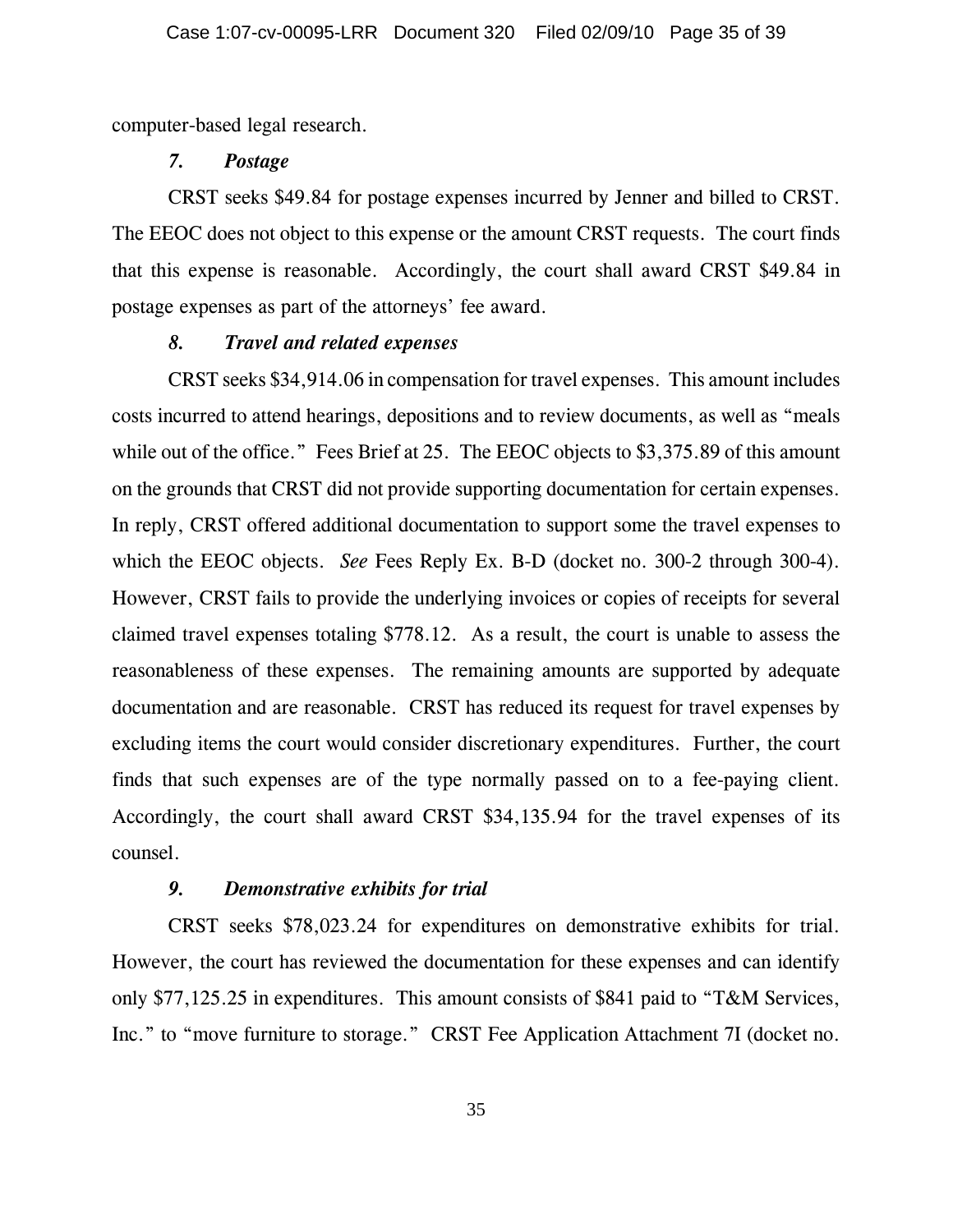282-21), at 3. The remaining \$76,284.25 was paid to "TrialGraphix" to "begin preparation of trial exhibits." Fees Brief at 5. The EEOC objects to the entire amount on the grounds that the expenses are too vague and imprecise to allow the court to conclude if these expenses are reasonable.

The court finds that the documentation supporting this expense is insufficient and the court shall therefore deny this request in its entirety. The \$841 invoice from T&M Services states only that the fee was paid to "COMPLETE MOVES, MOVE FURNITURE TO STORAGE." CRST Fee Application Attachment 7I at 3 (emphasis in original). Similarly, the TrialGraphix invoice states that CRST paid TrialGraphix \$75,000 for "Processing/Stamping & Printing/Binding Project Special Pricing." *Id.* at 4. The court is unable to discern from the documentation what services were performed and how they relate to this lawsuit. Without this information, the court cannot meaningfully consider whether these expenses are reasonable. *See, e.g., H.J. Inc.*, 925 F.2d at 260-61 (discussing propriety of reducing fee award based on inadequate documentation). Accordingly, the court shall deny CRST's request for expenses related to demonstrative exhibits.

#### *10. Videotaped depositions*

As discussed in Section IV.B.1-2., *supra*, the court declines to award CRST \$70,855.52 for videotaped depositions under § 1920. CRST argues that it is nonetheless entitled to this amount as part of the attorneys' fee award. For the reasons previously discussed, the court finds that this expense was unnecessary and unreasonable. *See Jadari v. Shiba Inv., Inc.*, No. 06-5012-RHB, 2008 WL 5100812, at \*10 (D.S.D. Dec. 3, 2008) (awarding costs of court reporter but denying expenses for videotaped depositions as an "unreasonable" expense). CRST also obtained stenographic transcripts of the depositions and has not offered a persuasive reason for obtaining both stenographic transcripts and video recordings of every deposition. Even if this case had gone to trial, CRST has not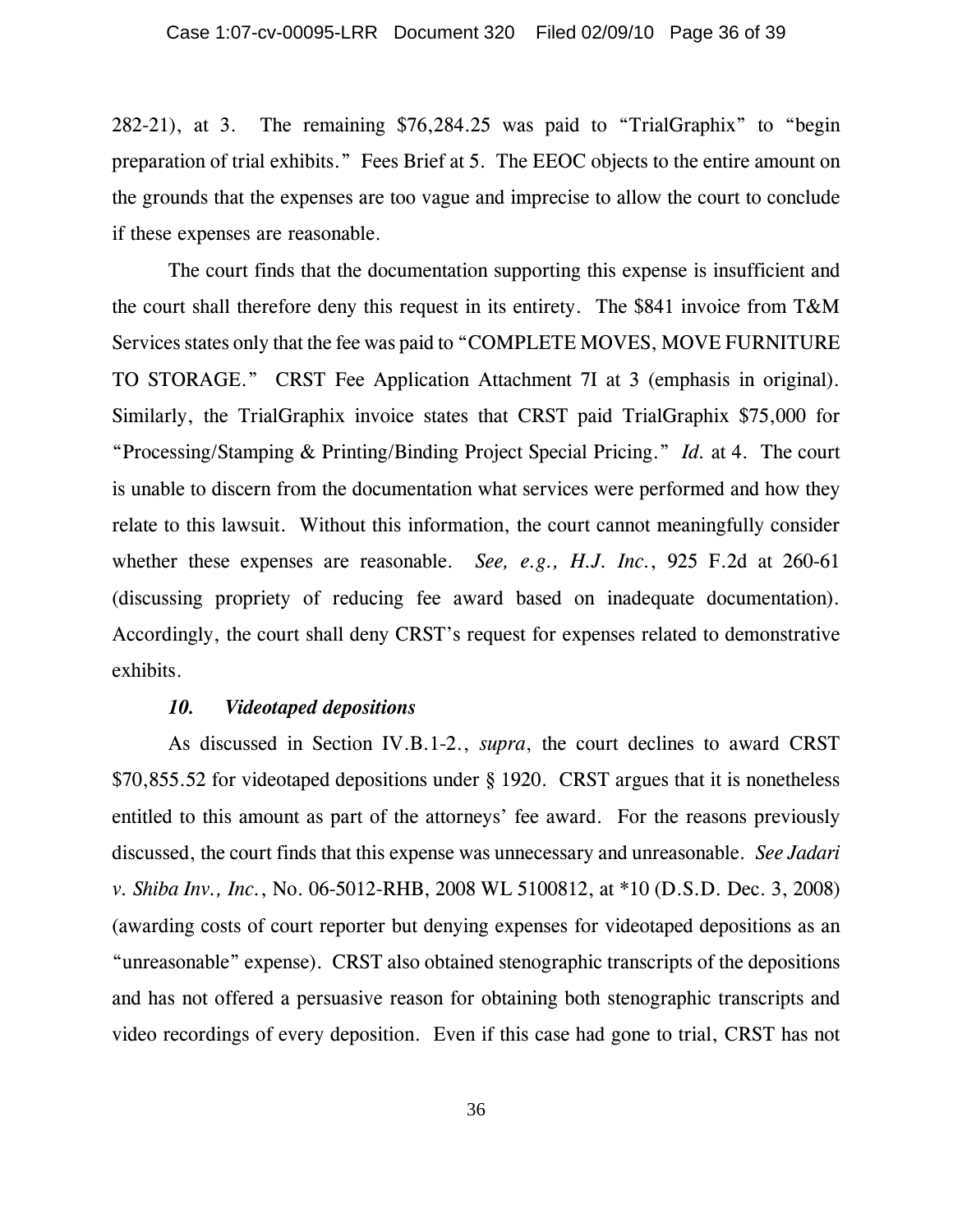shown that any witnesses were likely to be unavailable or that video recordings of depositions would otherwise be useful. Accordingly, the court shall deny this portion of CRST's fee request.

## *11. Additional video-related expenses*

CRST also seeks \$57,259.24 for its "costs of conversion of depositions to DVD, ASCII, condensation, postage, and delivery[.]" Fees Supplement at 4. In light of the court's conclusion that the videotaping of depositions was an unreasonable expenditure, the court declines to award these additional video-related expenses.

### *12. Exemplification and copies of papers*

CRST requests "costs for exemplification and copies of papers in the amount of \$119,185.55." *Id.* CRST originally sought this amount under 28 U.S.C. § 1920, which allows an award of such costs "where the copies are necessarily obtained for use in the case." 28 U.S.C. § 1920(4). The EEOC objected on the grounds that CRST's documentation was too vague and failed to identify what was printed and or/copied. The EEOC contended that this made it impossible to evaluate whether these copies were necessarily obtained for use in the case. The Clerk concluded that CRST's documentation was insufficient because it did not identify the purpose for the printing and copying and therefore refused to tax this amount as costs. CRST now seeks this amount as reasonable out-of-pocket expenses as part of the attorneys' fee award.

The court finds that CRST is entitled to an award of the expenses incurred by its counsel for copying and printing. CRST submitted extensive documentation of its printing and copying costs.  $\frac{8}{5}$  This amount includes in-house printing by CRST's counsel, the rental of printing and/or copying machines and printing services by third parties. The court finds

 $^8$  Much of the documentation consists of printouts from Jenner's "nQueue" tracking software, which tracks printing and copying costs based on client matter numbers and then uploads the automated transactions to Jenner's billing system "in order to recover the costs associated with the print/copy work." Bill of Costs Schedule D (docket no. 280-4), at 2.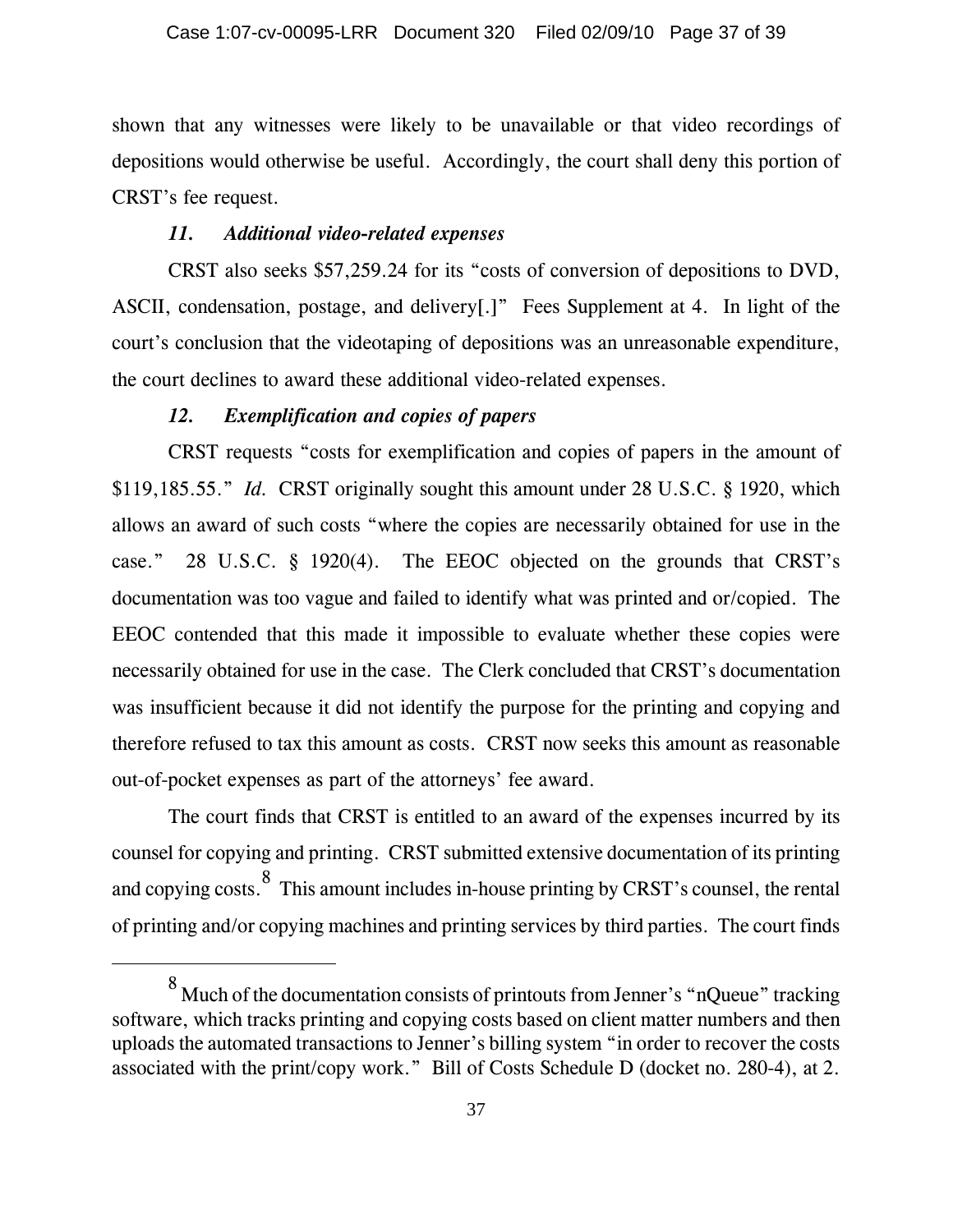the documentation sufficient and the amount sought is reasonable in light of the thousands of documents, extensive research and motion practice that this case required. Although this expense may have been insufficiently documented to be taxed as costs, it is recoverable as part of the reasonable attorneys' fees. *See, e.g., Emmenegger v. Bull Moos Tube Co.*, 33 F. Supp. 2d 1127, 1133-34 (E.D. Mo. 1998) (refusing to tax photocopying expenses as costs under § 1920 because plaintiffs failed to segregate the taxable costs but awarding full amount as part of attorneys' fee award). Accordingly, the court shall award CRST \$119,185.55 for its printing and copying expenses.

#### *13. Fees for preparation of fee application*

CRST stated in its Brief in support of the Fees Motion that it sought an award of the fees incurred to prepare the Fees Motion and that it would "submit a supplemental filing detailing the total fees incurred with preparation of this petition once briefing is concluded." Fees Brief at 26. In the Supplement, however, CRST states that it "seeks only the nominal fees incurred in preparation of its Fee Petition that have already been submitted to the Court." Supplement at 2. The court interprets this to mean that CRST does not seek additional attorneys' fees for preparation of the Fees Motion other than the fees that the court has already considered. Accordingly, the court does not award an additional amount for the preparation of the Fees Motion.

#### *14. Summary*

Based on the foregoing, the court finds that CRST is entitled to an award of reasonable out-of-pocket expenses in the amount of \$463,071.25. This amount will be added to the \$4,004,371.65 the court shall award for the services of CRST's counsel. This yields a total attorneys' fee award of \$4,467,442.90.

#### *VI. CONCLUSION*

In light of the foregoing, it is **HEREBY ORDERED THAT**:

(1) The Costs Motion (docket no. 306) is **DENIED**;